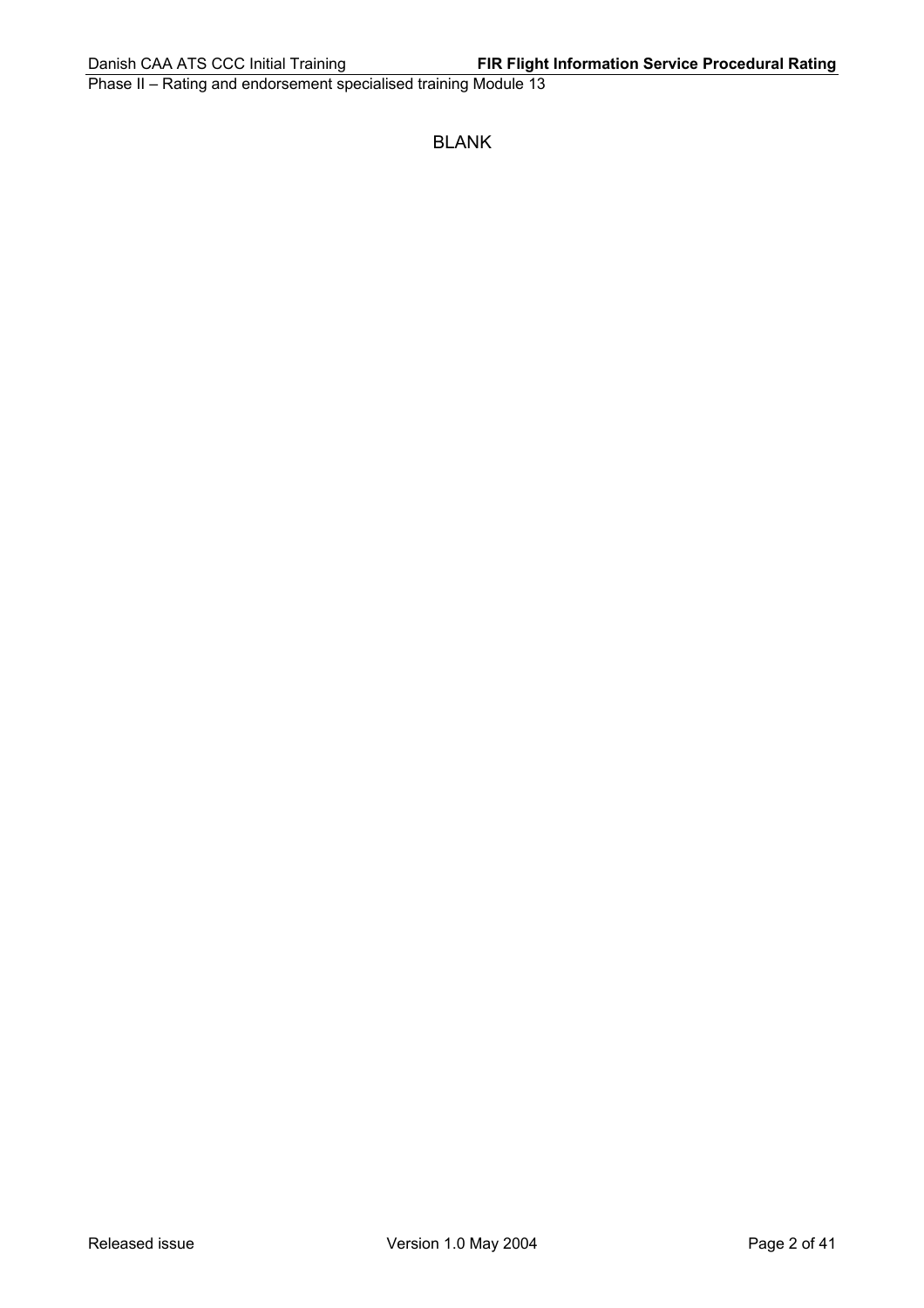### **TABLE OF CONTENTS**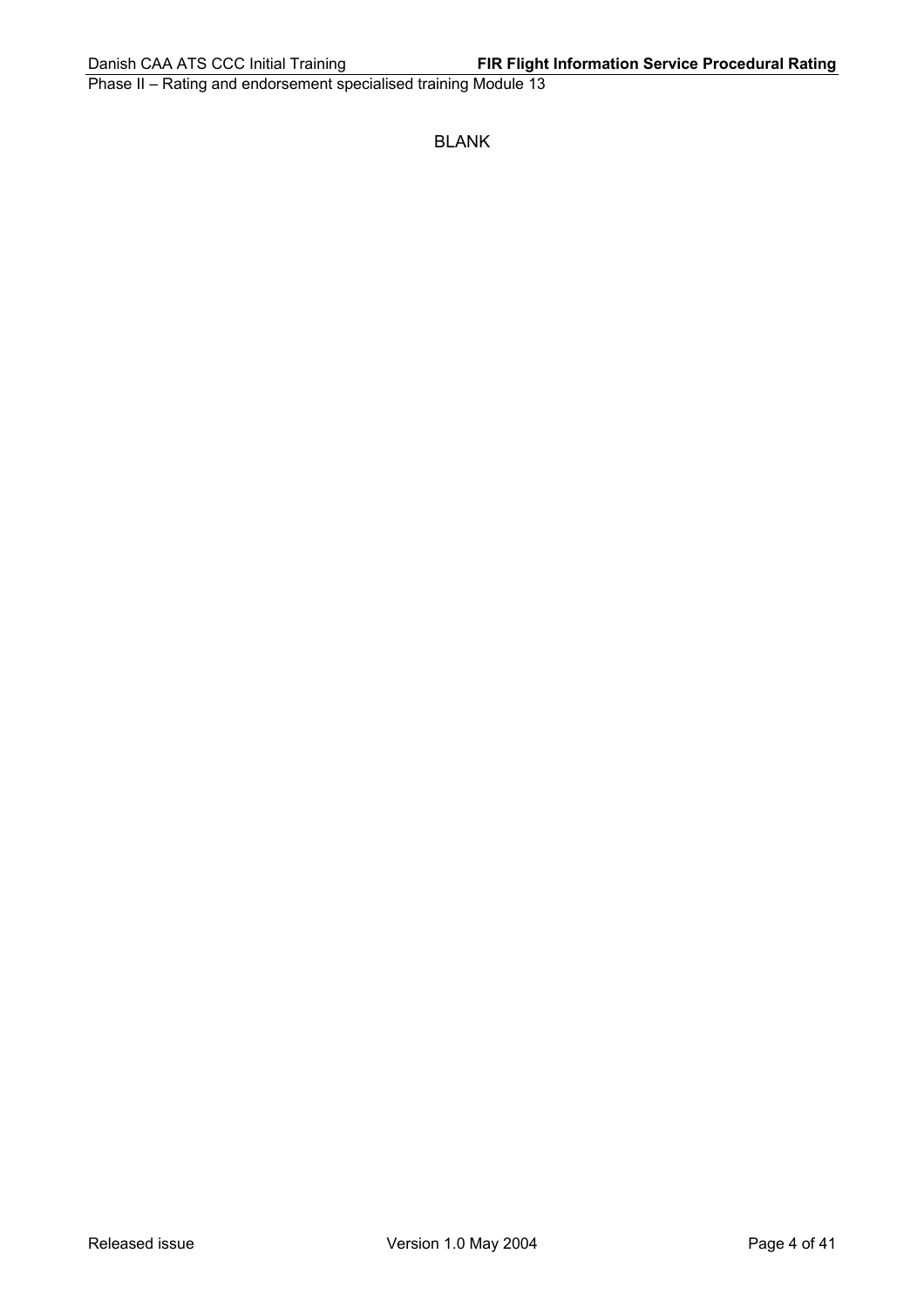#### **EXECUTIVE SUMMARY**

Phase II – Rating and endorsement specialised training Module 13 provides the Common Core Content for **FIR Flight Information Service Procedural Rating** training.

The content of the rating training course is based on the assumption that the student has successfully completed the Phase I – Basic ATS Training, Common Core Content Objectives as a prerequisite.

It has been derived by building on the Phase I Basic ATS Training Common Core Content. A copy of this, together with a list of action verbs used, are contained the Danish CAA ATS Initial Training – BASIC ATS TRAINING.

Following the tabulated format of the Phase I Common Core Content, the **FIR Flight Information Service Procedural Rating** training common core content has been subdivided into subjects:

- 1. Introduction to the Course (INTR);
- 2. Aviation Law (LAW);
- 3. Air Traffic Management (ATM);
- 4. Meteorology (MET);
- 5. Navigation (NAV);
- 6. Aircraft (ACFT);
- 7. Human Factors (HUM);
- 8. Equipment and Systems (EQPM);
- 9. Professional Environment (PENV);
- 10. Unusual/Emergency Situations (UNES);
- 11. Degraded Systems Capability (DEGS);
- 12. Aerodromes (AGA).

The order of the subjects and objectives is neither intended to convey a pedagogical sequence nor to indicate a relative level of importance.

The training designer will need to know that the student has successfully completed the Phase I Course. The design of the **FIR Flight Information Service Procedural Rating** Course can now be based on the combination of Phase I – Basic ATS training and Phase II – Rating and endorsement specialised training Module 13.

This module should be trained as a combination of classroom lecturing and simulator exercises.

#### **Minimum time spend**

Lecturing 40 hours \*

Simulator training 15 hours per student \*

\* if converting/extending from ATC to FIS licence the required lecturing time may be halved and the required simulator time may be reduced subject to the CTI assessment but not less than 75%.

#### **Examination/Assessment**

Summative assessment in the simulator. Daily logs on debriefing. Assessment report for every 5 hours.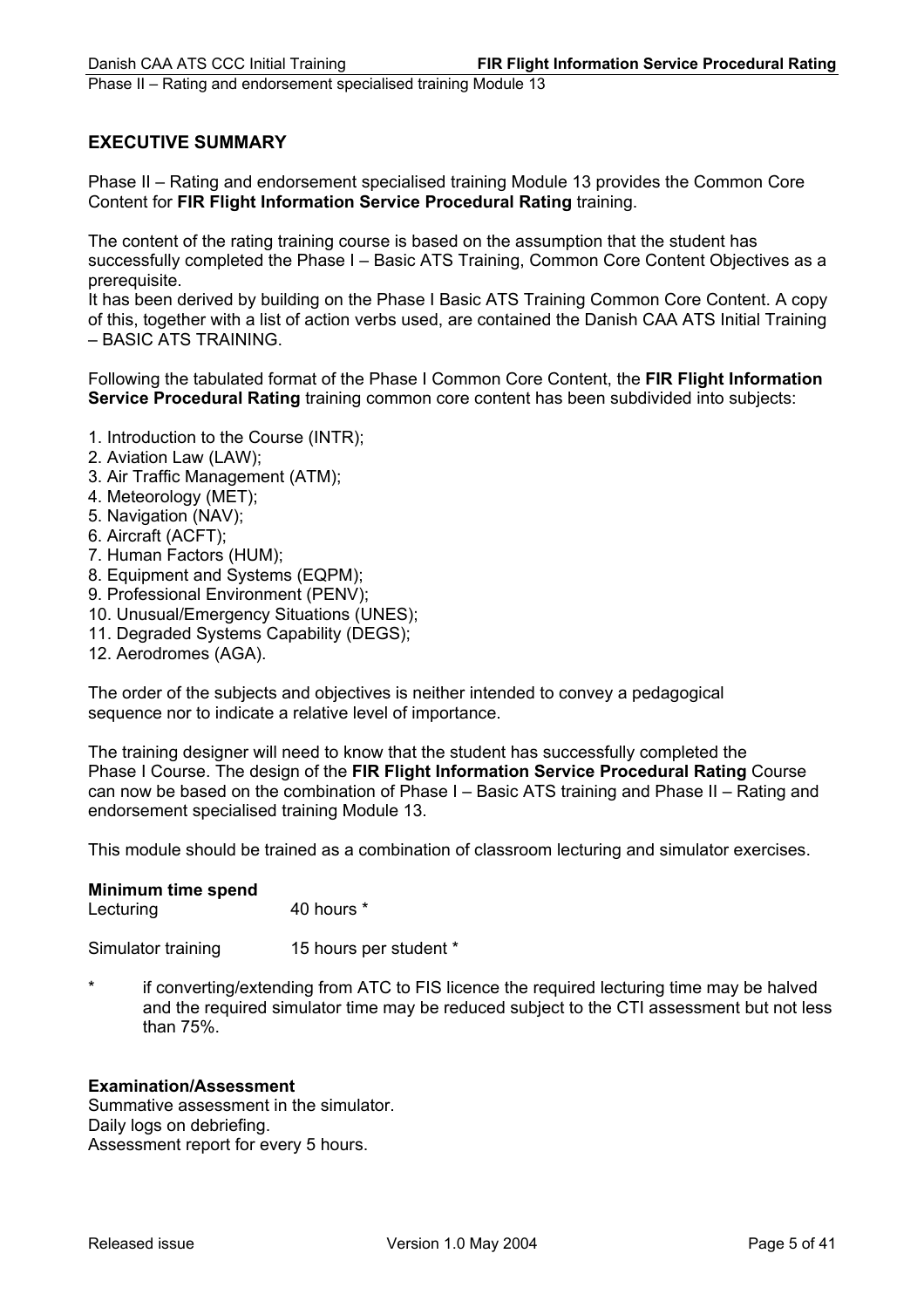| Theoretical test: |         |
|-------------------|---------|
| Time available    | 60 mins |
| Questions         | 40      |
| Pass mark         | 75%     |

#### Facilities English - Danish dictionary

#### Distribution of Questions:

| CQB Module 13           | Amount of<br>questions | <b>CQB Modul</b> |
|-------------------------|------------------------|------------------|
| Subject 01              |                        | 13 03 08 01      |
| 13 01 01 01             |                        | 13 03 08 02      |
| 13 01 01 02             |                        | 13 03 09 01      |
| 13 01 01 03             |                        | 13 03 09 02      |
| 13 01 02 01             |                        | 13 03 10 01      |
| 13 01 02 02             |                        | 13 03 11 01      |
| 13 01 02 03             |                        | 13 03 12 01      |
| <b>Total Subject 01</b> | $\Omega$               | 13 03 12 02      |

| Subject 02              |   |                         |
|-------------------------|---|-------------------------|
| 13 02 01 01             |   | Subject 04              |
| 13 02 01 02             |   | 13 04 01 01             |
| 13 02 02 01             |   | 13 04 02 01             |
| 13 02 02 02             |   | 13 04 02 02             |
| 13 02 02 03             |   | 13 04 02 03             |
| 13 02 02 04             |   | 13 04 02 04             |
| 13 02 02 05             |   | <b>Total Subject 04</b> |
| 13 02 02 06             |   |                         |
| 13 02 02 07             |   | Subject 05              |
| 13 02 03 01             |   | 13 05 01 01             |
| <b>Total Subject 02</b> | 6 | 13 05 01 02             |

| Subject 03  |  | 13 05 01 04             |   |
|-------------|--|-------------------------|---|
| 13 03 01 01 |  | 13 05 01 05             |   |
| 13 03 01 02 |  | 13 05 01 06             |   |
| 13 03 01 03 |  | <b>Total Subject 05</b> | 3 |
| 13 03 01 04 |  |                         |   |
| 13 03 02 01 |  | Subject 06              |   |
| 13 03 02 02 |  | 13 06 01 01             |   |
| 13 03 03 01 |  | 13 06 02 01             |   |
| 13 03 03 02 |  | 13 06 02 02             |   |
| 13 03 03 03 |  | 13 06 03 01             |   |
| 13 03 03 04 |  | 13 06 03 02             |   |
| 13 03 04 01 |  | 13 06 03 03             |   |
| 13 03 04 02 |  | 13 06 03 04             |   |
| 13 03 04 03 |  | 13 06 03 05             |   |
| 13 03 04 04 |  | 13 06 04 01             |   |
| 13 03 05 01 |  | <b>Total Subject 06</b> | 5 |
| 13 03 05 02 |  |                         |   |
| 13 03 06 01 |  |                         |   |
| 13 03 06 02 |  |                         |   |
| 13 03 07 01 |  |                         |   |
| 13 03 07 02 |  |                         |   |
|             |  |                         |   |

| CQB Module 13           | Amount of<br>questions |
|-------------------------|------------------------|
| 13 03 08 01             |                        |
| 13 03 08 02             |                        |
| 13 03 09 01             |                        |
| 13 03 09 02             |                        |
| 13 03 10 01             |                        |
| 13 03 11 01             |                        |
| 13 03 12 01             |                        |
| 13 03 12 02             |                        |
| <b>Total Subject 03</b> | 12                     |

| Subject 04              |  |
|-------------------------|--|
| 13 04 01 01             |  |
| 13 04 02 01             |  |
| 13 04 02 02             |  |
| 13 04 02 03             |  |
| 13 04 02 04             |  |
| <b>Total Subject 04</b> |  |

| Subject 05              |   |
|-------------------------|---|
| 13 05 01 01             |   |
| 13 05 01 02             |   |
| 13 05 01 03             |   |
| 13 05 01 04             |   |
| 13 05 01 05             |   |
| 13 05 01 06             |   |
| <b>Total Subject 05</b> | へ |

| Subject 06              |   |
|-------------------------|---|
| 13 06 01 01             |   |
| 13 06 02 01             |   |
| 13 06 02 02             |   |
| 13 06 03 01             |   |
| 13 06 03 02             |   |
| 13 06 03 03             |   |
| 13 06 03 04             |   |
| 13 06 03 05             |   |
| 13 06 04 01             |   |
| <b>Total Subject 06</b> | 5 |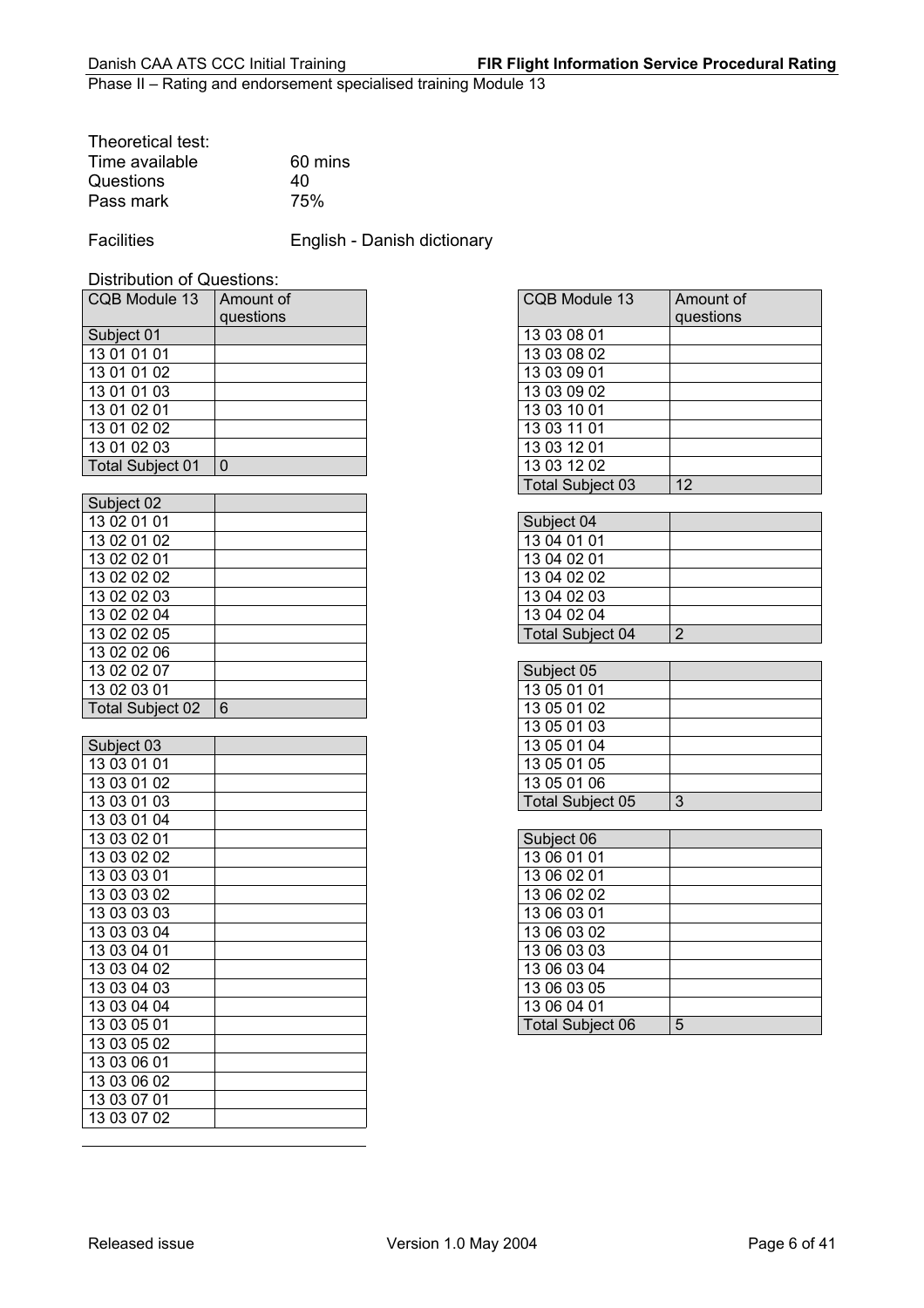| CQB Module 13    | Amount of | CQB Module 13           | A            |
|------------------|-----------|-------------------------|--------------|
|                  | questions |                         | q            |
| Subject 07       |           | Subject 09              |              |
| 13 07 01 01      |           | 13 09 01 01             |              |
| 13 07 02 01      |           | 13 09 01 02             |              |
| 13 07 02 02      |           | 13 09 01 03             |              |
| 13 07 03 01      |           | <b>Total Subject 09</b> | $\mathbf{0}$ |
| 13 07 03 02      |           |                         |              |
| 13 07 03 03      |           | Subject 10              |              |
| 13 07 04 01      |           | 13 10 01 01             |              |
| 13 07 04 02      |           | 13 10 01 02             |              |
| 13 07 05 01      |           | 13 10 01 03             |              |
| 13 07 05 02      |           | <b>Total Subject 10</b> | 3            |
| 13 07 05 03      |           |                         |              |
| 13 07 06 01      |           | Subject 11              |              |
| 13 07 07 01      |           | Not applicable          |              |
| 13 07 08 01      |           | <b>Total Subject 11</b> | 0            |
| Total Subject 07 | 6         |                         |              |
|                  |           | Subject 12              |              |

| Subject 08              |   | Not applicable          |                |
|-------------------------|---|-------------------------|----------------|
| 13 08 01 01             |   | <b>Total Subject 12</b> | $\mathbf 0$    |
| 13 08 01 02             |   |                         |                |
| 13 08 02 01             |   | Total Module 13         | $\overline{4}$ |
| 13 08 02 02             |   |                         |                |
| 13 08 02 03             |   |                         |                |
| 13 08 03 01             |   |                         |                |
| 13 08 04 01             |   |                         |                |
| 13 08 05 01             |   |                         |                |
| 13 08 05 02             |   |                         |                |
| 13 08 06 01             |   |                         |                |
| 13 08 06 02             |   |                         |                |
| 13 08 06 03             |   |                         |                |
| 13 08 07 01             |   |                         |                |
| <b>Total Subject 08</b> | 3 |                         |                |

| CQB Module 13           | Amount of<br>questions |
|-------------------------|------------------------|
| Subject 09              |                        |
| 13 09 01 01             |                        |
| 13 09 01 02             |                        |
| 13 09 01 03             |                        |
| <b>Total Subject 09</b> | N                      |

| Subject 10       |  |
|------------------|--|
| l 13 10 01 01    |  |
| 13 10 01 02      |  |
| 13 10 01 03      |  |
| Total Subject 10 |  |

| Subject 11              |  |
|-------------------------|--|
| Not applicable          |  |
| <b>Total Subject 11</b> |  |

| Subject 12       |  |
|------------------|--|
| Not applicable   |  |
| Total Subject 12 |  |

 $\boxed{\text{Total Module 13}}$   $\boxed{40}$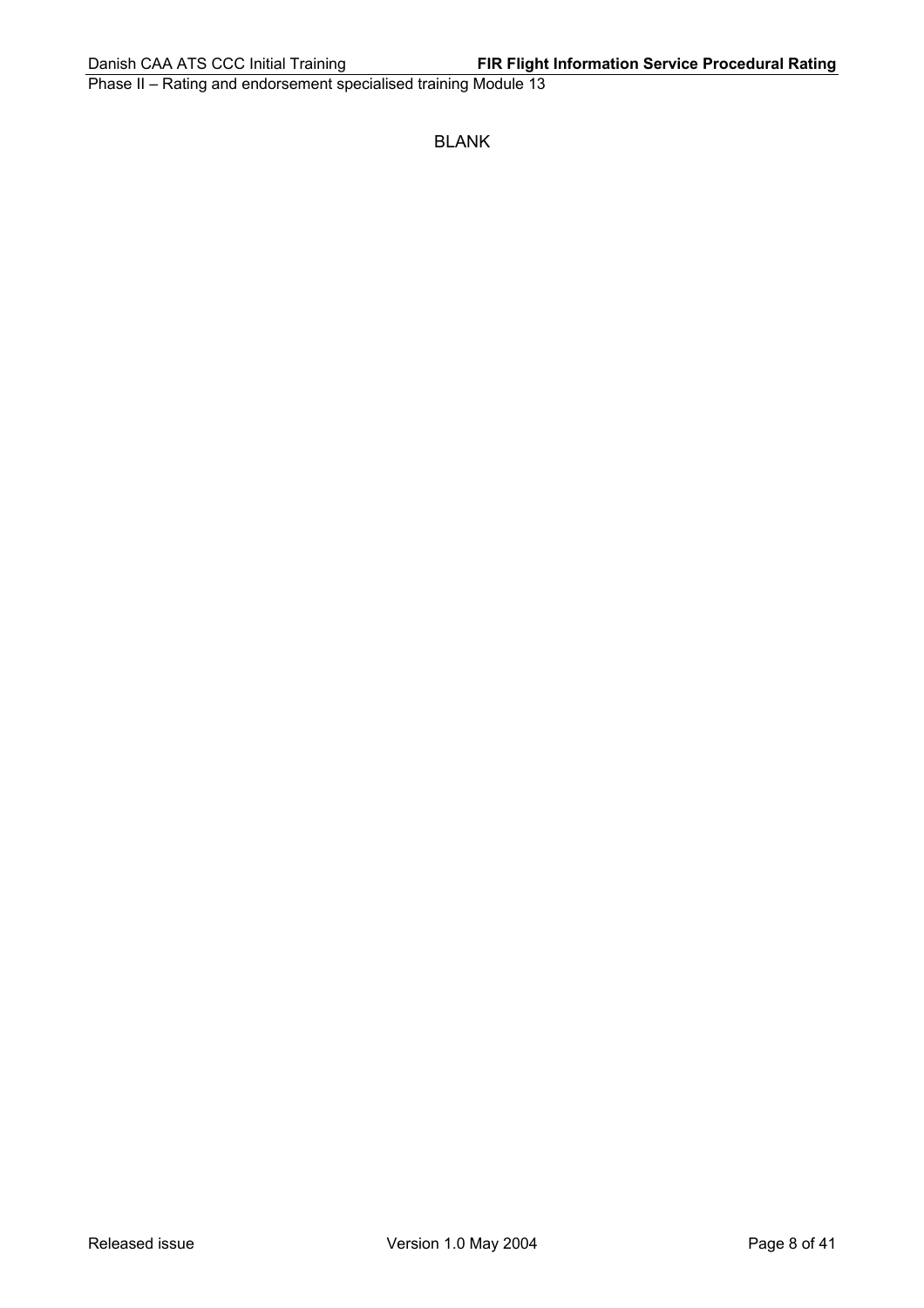## **SUBJECT 1: INTRODUCTION TO THE COURSE**

The general objective is:

Students shall know and understand the training programme that they will follow during the institutional rating training.

| TOPIC /                             | <b>OBJECTIVES</b>                                                                          | L              | <b>CONTENT</b>                                                                                  |
|-------------------------------------|--------------------------------------------------------------------------------------------|----------------|-------------------------------------------------------------------------------------------------|
| <b>SUBTOPIC</b>                     | Students shall                                                                             |                |                                                                                                 |
| <b>1. COURSE MANAGEMENT</b>         |                                                                                            |                |                                                                                                 |
|                                     | Students shall explain the aims and objectives of the course, the management structure and |                |                                                                                                 |
| recognise the materials to be used. |                                                                                            |                |                                                                                                 |
| 1.1. Course                         | 1.1.1. Explain the aims and main                                                           | $\overline{2}$ | Course objectives for                                                                           |
| Introduction                        | objectives of the course                                                                   |                | the specific rating/endorsement                                                                 |
| 1.2. Course                         | 1.2.1. Name the course leader and                                                          | $\overline{1}$ |                                                                                                 |
| Administration                      | principal instructors                                                                      |                |                                                                                                 |
| 1.3. Study Material                 | 1.3.1. Choose appropriate                                                                  | $\overline{3}$ | Library; CBT library                                                                            |
| and Training                        | documentation for course studies                                                           |                |                                                                                                 |
| Documentation                       |                                                                                            |                |                                                                                                 |
|                                     | 1.3.2. Integrate appropriate                                                               | $\overline{4}$ | Library; CBT library                                                                            |
|                                     | documentation into the course                                                              |                |                                                                                                 |
|                                     | 2. INTRODUCTION TO THE ATC TRAINING COURSE                                                 |                |                                                                                                 |
|                                     |                                                                                            |                | Students shall state the methodology and describe the assessment procedures used in the course. |
| 2.1. Course                         | 2.1.1. State the different methods                                                         | 1              | Theoretical training; Practical                                                                 |
| Content                             | of teaching the subjects                                                                   |                | training; Self-study; taxonomy;                                                                 |
|                                     |                                                                                            |                | <b>Action verbs</b>                                                                             |
|                                     |                                                                                            |                |                                                                                                 |
|                                     | 2.1.2. Describe, in general terms,                                                         | $\overline{2}$ |                                                                                                 |
|                                     | the content of the subjects                                                                |                |                                                                                                 |
|                                     |                                                                                            |                |                                                                                                 |
|                                     | 2.1.3. Describe the organisation of                                                        | $\overline{2}$ |                                                                                                 |
|                                     | the theoretical training                                                                   |                |                                                                                                 |
|                                     |                                                                                            |                |                                                                                                 |
|                                     | 2.1.4. Describe the organisation of                                                        | $\overline{2}$ | Structure of participation;                                                                     |
|                                     | the simulation training                                                                    |                | Simulation exercises; Briefing;                                                                 |
|                                     |                                                                                            |                | Debriefing                                                                                      |
| 2.2. Training Ethos                 | 2.2.1. Recognise the feedback                                                              | $\overline{1}$ | Instructor discussions; Training                                                                |
|                                     | mechanisms available                                                                       |                | progress; Assessment; Results;                                                                  |
|                                     |                                                                                            |                | Briefing; Debriefing                                                                            |
|                                     |                                                                                            |                |                                                                                                 |
|                                     | 2.2.2. Describe the positive effect                                                        | $\overline{2}$ | How the influence of interactive                                                                |
|                                     | in working together with fellow                                                            |                | studies can lead to success                                                                     |
|                                     | course participants                                                                        |                |                                                                                                 |
| 2.3. The                            | 2.3.1. Describe the assessment                                                             | $\overline{2}$ | The assessment process applied                                                                  |
| Assessment                          | procedure                                                                                  |                | during the course and associated                                                                |
| Process                             |                                                                                            |                | re-sit procedures                                                                               |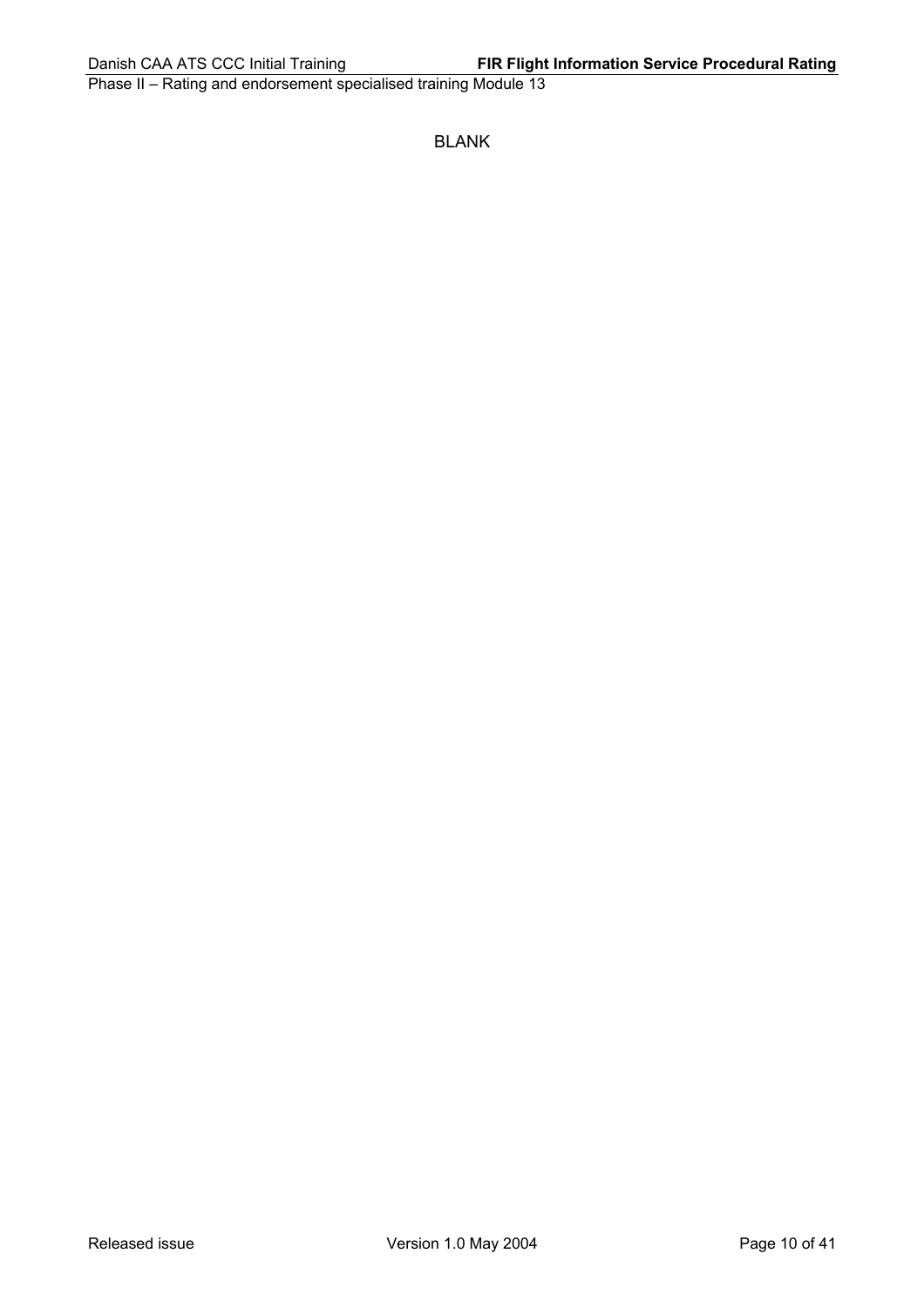#### **SUBJECT 2: AVIATION LAW**

The general objective is:

Students shall:

i. appreciate the principles of Aviation Law;

ii. apply the regulations governing Rules of the Air; airspace and flight planning;

iii. appreciate the authority vested in the operator and the means by which that authority is exercised.

| <b>TOPIC /</b>                  | <b>OBJECTIVES</b>                                                                       | L              | <b>CONTENT</b>                                           |
|---------------------------------|-----------------------------------------------------------------------------------------|----------------|----------------------------------------------------------|
| <b>SUBTOPIC</b>                 | Students shall                                                                          |                |                                                          |
| 1. FIS LICENSING                |                                                                                         |                |                                                          |
|                                 | Students shall appreciate the legal aspects associated with the FIS Licence             |                |                                                          |
| 1.1. Privileges and             | 1.1.1. Describe the conditions                                                          | $\overline{2}$ | BL 6-71                                                  |
| Conditions                      | which must be met for the issue                                                         |                |                                                          |
|                                 | and maintenance of the FIR Flight                                                       |                |                                                          |
|                                 | <b>Information Service Procedural</b>                                                   |                |                                                          |
|                                 | (FFP) rating                                                                            |                |                                                          |
|                                 |                                                                                         | $\overline{2}$ |                                                          |
|                                 | 1.1.2. Describe the privileges                                                          |                |                                                          |
|                                 | associated with the FFP rating                                                          |                |                                                          |
| 1.2.                            | 1.2.1. Explain the procedures used $ 2 $                                                |                | National regulations.                                    |
| Incident/Accident               | following an incident/accident                                                          |                |                                                          |
| <b>2. RULES AND REGULATIONS</b> |                                                                                         |                |                                                          |
|                                 | Students shall explain and apply the Rules and Regulations which affect ATS operations. |                |                                                          |
| 2.1. General                    | 2.1.1. Differentiate between the Air 2                                                  |                | ATM (ATS; ATFM; ASM)                                     |
|                                 | <b>Navigation Services</b>                                                              |                |                                                          |
|                                 |                                                                                         |                |                                                          |
|                                 | 2.1.2. Explain the considerations                                                       | $\overline{2}$ | <b>ICAO ANNEX 11</b>                                     |
|                                 | which determine the need for the                                                        |                | Chapter 2                                                |
|                                 | Air Traffic Services (ATS)                                                              |                |                                                          |
|                                 |                                                                                         |                |                                                          |
|                                 | 2.1.3. Differentiate between the                                                        | $\overline{2}$ | ATC service; Advisory service;                           |
|                                 | <b>ATS</b>                                                                              |                | FIS; Alerting service                                    |
| 2.2. Reports                    | 2.2.1. Describe the functions of;                                                       | $\overline{2}$ |                                                          |
|                                 | and processes for, reporting                                                            |                |                                                          |
|                                 | 2.2.2. Use the standard forms for                                                       | 3              |                                                          |
|                                 |                                                                                         |                | Airprox; Breach of regulations;<br>Watch log book; Other |
|                                 | reporting                                                                               |                |                                                          |
|                                 | 2.2.3. Explain the use of air traffic                                                   | $\overline{2}$ | ICAO Doc 4444 Part 2, National                           |
|                                 | incident/accident report                                                                |                | Regulations                                              |
|                                 |                                                                                         |                |                                                          |
|                                 | 2.2.4. Use the ICAO air traffic                                                         | 3              | ICAO Doc 4444                                            |
|                                 | incident/accident report form                                                           |                | Appendix 4                                               |
|                                 |                                                                                         |                |                                                          |
|                                 | 2.2.5. Use the national air traffic                                                     | 3              |                                                          |
|                                 | incident/accident report form                                                           |                |                                                          |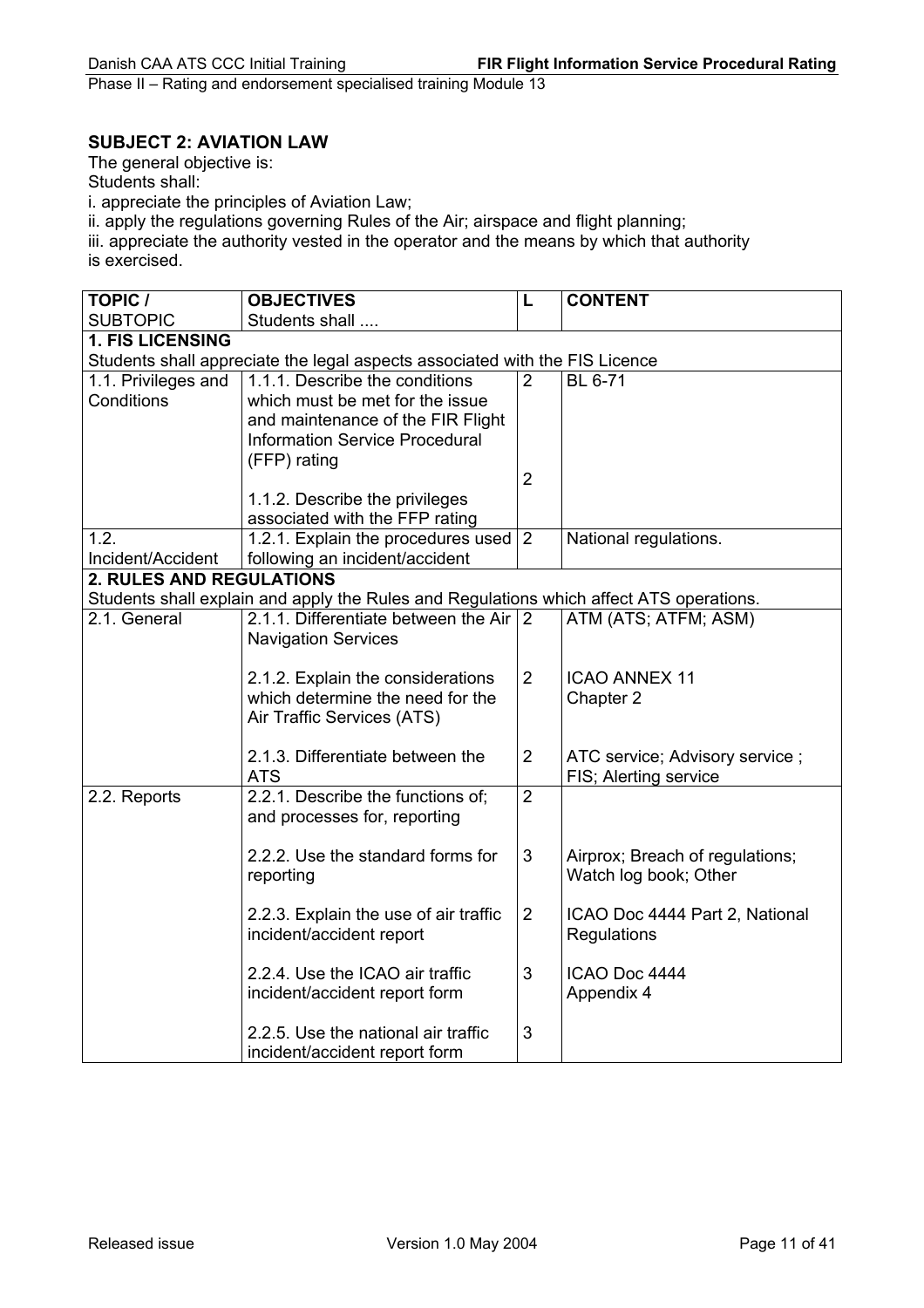| <b>TOPIC /</b><br><b>SUBTOPIC</b> | <b>OBJECTIVES</b><br>Students shall                                                                                                                | L                       | <b>CONTENT</b>                                                                                                                                                                               |
|-----------------------------------|----------------------------------------------------------------------------------------------------------------------------------------------------|-------------------------|----------------------------------------------------------------------------------------------------------------------------------------------------------------------------------------------|
| 2.3. Airspace                     | 2.3.1. Appreciate the classes of                                                                                                                   | 3                       | Classes A - G; National                                                                                                                                                                      |
|                                   | airspace and their relevance to<br><b>FFP</b>                                                                                                      |                         | Classifications                                                                                                                                                                              |
|                                   | 2.3.2. Provide planning, co-<br>ordination and information actions<br>appropriate to the airspace<br>classification                                | $\overline{4}$          | ICAO ANNEX 11; National<br>requirements (AIP); International<br>Requirements; Civil requirements;<br>Military requirements; Areas of<br>responsibility; Sectorisation;<br>Airspace structure |
|                                   | 2.3.3. Appreciate the structure of<br>airspace and its relevance to<br><b>FFP</b>                                                                  | 3                       | ICAO ANNEX 11; National<br>requirements (AIP); International<br>Requirements; Civil requirements;<br>Military requirements; Areas of<br>responsibility; Sectorisation;<br>Airspace structure |
|                                   | 2.3.4. Provide planning, co-<br>ordination and information actions<br>appropriate to the airspace<br>structure                                     | $\overline{\mathbf{4}}$ | ICAO ANNEX 11; National<br>requirements (AIP); International<br>Requirements; Civil requirements;<br>Military requirements; Areas<br>of responsibility; Sectorisation;<br>Airspace structure |
| 2.4. Rules of the<br>Air          | 2.4.1. Provide planning, co-<br>ordination and information actions<br>appropriate to the General Rules                                             | $\overline{4}$          | ICAO ANNEX 2 Chapter 3                                                                                                                                                                       |
|                                   | 2.4.2. Provide planning, co-<br>ordination and information actions<br>appropriate to the VFR, IFR, and<br>meteorological flying conditions         | $\overline{4}$          | ICAO ANNEX 2 Chapters 4 and 5                                                                                                                                                                |
|                                   | 2.4.3. Provide planning, co-<br>ordination and information actions<br>appropriate to the rules for<br>minimum safe height and terrain<br>clearance | $\overline{4}$          | Responsibility for terrain clearance;<br>Terrain clearance dimensions;<br>Minimum safe altitudes; Safe<br>sectors; Transition level; Minimum<br>flight level                                 |
| 2.5. Flight Plans                 | 2.5.1. Obtain flight plan<br>information in order to provide<br><b>ATS</b>                                                                         | $\mathfrak{S}$          | Types of FPL (RPL, AFIL, etc.);<br>Supplementary information                                                                                                                                 |
|                                   | 2.5.2. Use flight plan information in<br>order to provide ATS                                                                                      | $\mathbf{3}$            | Types of FPL (RPL, AFIL, etc.);<br>Supplementary information                                                                                                                                 |
|                                   | 2.5.3. Appreciate the pilot's<br>responsibilities in relation to<br>adherence to flight plan                                                       | $\mathfrak{S}$          | Inadvertent changes; Intended<br>changes; Position reporting                                                                                                                                 |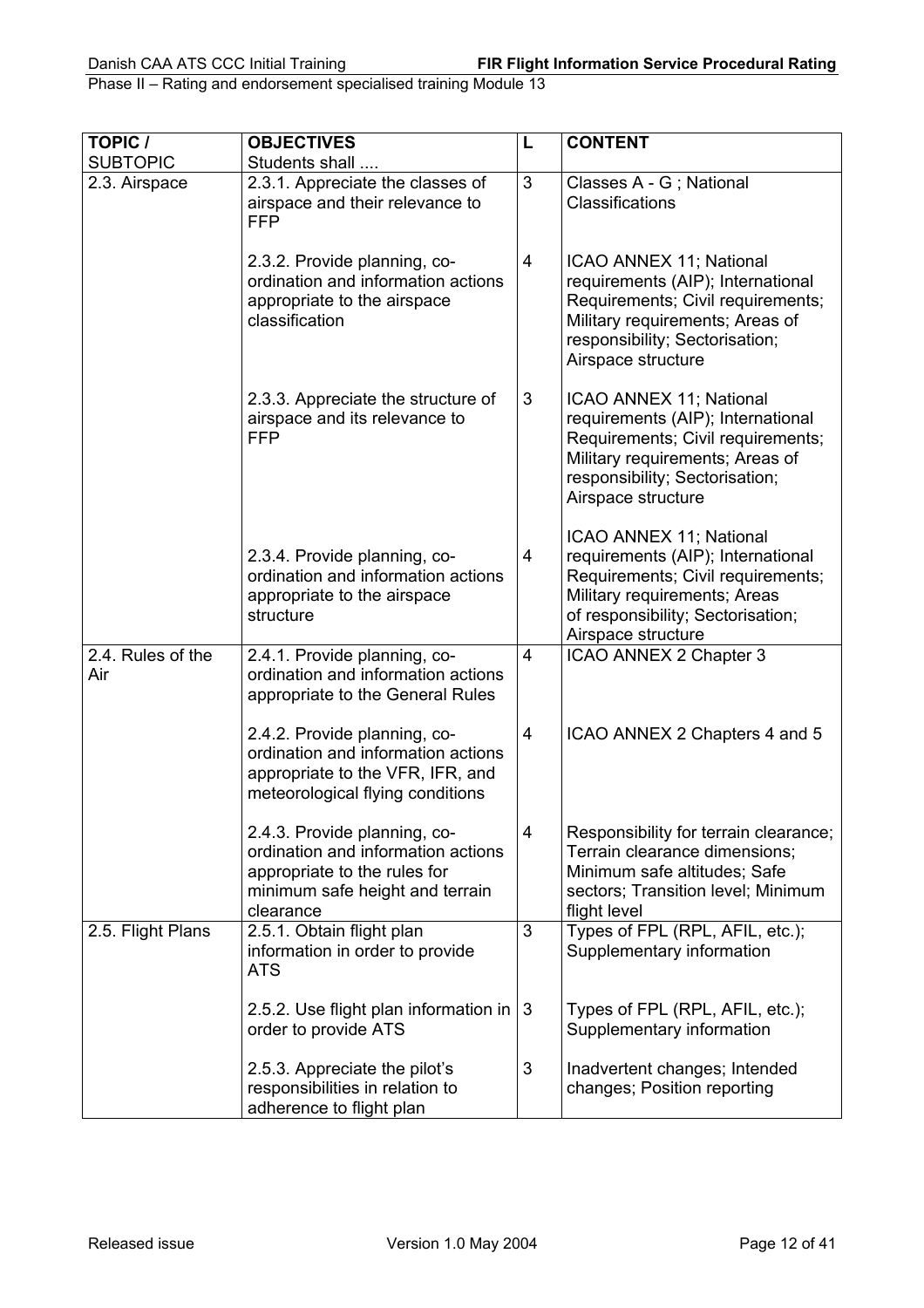| <b>TOPIC /</b>     | <b>OBJECTIVES</b>                                        | L              | <b>CONTENT</b>                                                 |
|--------------------|----------------------------------------------------------|----------------|----------------------------------------------------------------|
| <b>SUBTOPIC</b>    | Students shall                                           |                |                                                                |
| 2.6. National      | 2.6.1. Describe the methods by                           | $\overline{2}$ |                                                                |
| Legislation and    | which national regulations are                           |                |                                                                |
| Procedures         | implemented in FFP                                       |                |                                                                |
| 2.7. Special       | 2.7.1. Provide planning, co-                             | $\overline{4}$ | e.g. Security; Environmental (noise                            |
| National           | ordination and information actions                       |                | abatement, conservation areas,                                 |
| Legislation and    | in accordance with special national                      |                | fuel jettisoning); Sensitive areas                             |
| Procedures         | legislation and procedures                               |                | (hospitals, VIP residences); Priority                          |
|                    |                                                          |                | allocation; Special purpose codes                              |
| 3. HOLDING         |                                                          |                |                                                                |
|                    | Students shall describe holding patterns and procedures. |                |                                                                |
| 3.1. Holding       | 3.1.1. Describe types of holding                         | $\overline{2}$ | Published; Non-published;                                      |
| procedures for IFR | patterns                                                 |                | Extended                                                       |
| <b>Flights</b>     |                                                          |                |                                                                |
|                    | 3.1.2. Describe an ICAO holding<br>pattern               | $\overline{2}$ | ICAO Doc 8168 - Parts of an IFR<br>holding pattern; Entry/exit |
|                    |                                                          |                | procedures; Dimensions of                                      |
|                    |                                                          |                | patterns and protected airspace;                               |
|                    |                                                          |                | Holding areas; Alignment; Rates of                             |
|                    |                                                          |                | turns; Holding times; Expect further                           |
|                    |                                                          |                | clearance; Expected Approach                                   |
|                    |                                                          |                | Times (EATs)                                                   |
|                    |                                                          |                |                                                                |
|                    | 3.1.3. Describe the use and                              | $\overline{2}$ | Effect of speed; Effect of level                               |
|                    | purpose of holding                                       |                | used; Effect of navigation aid in                              |
|                    |                                                          |                | use                                                            |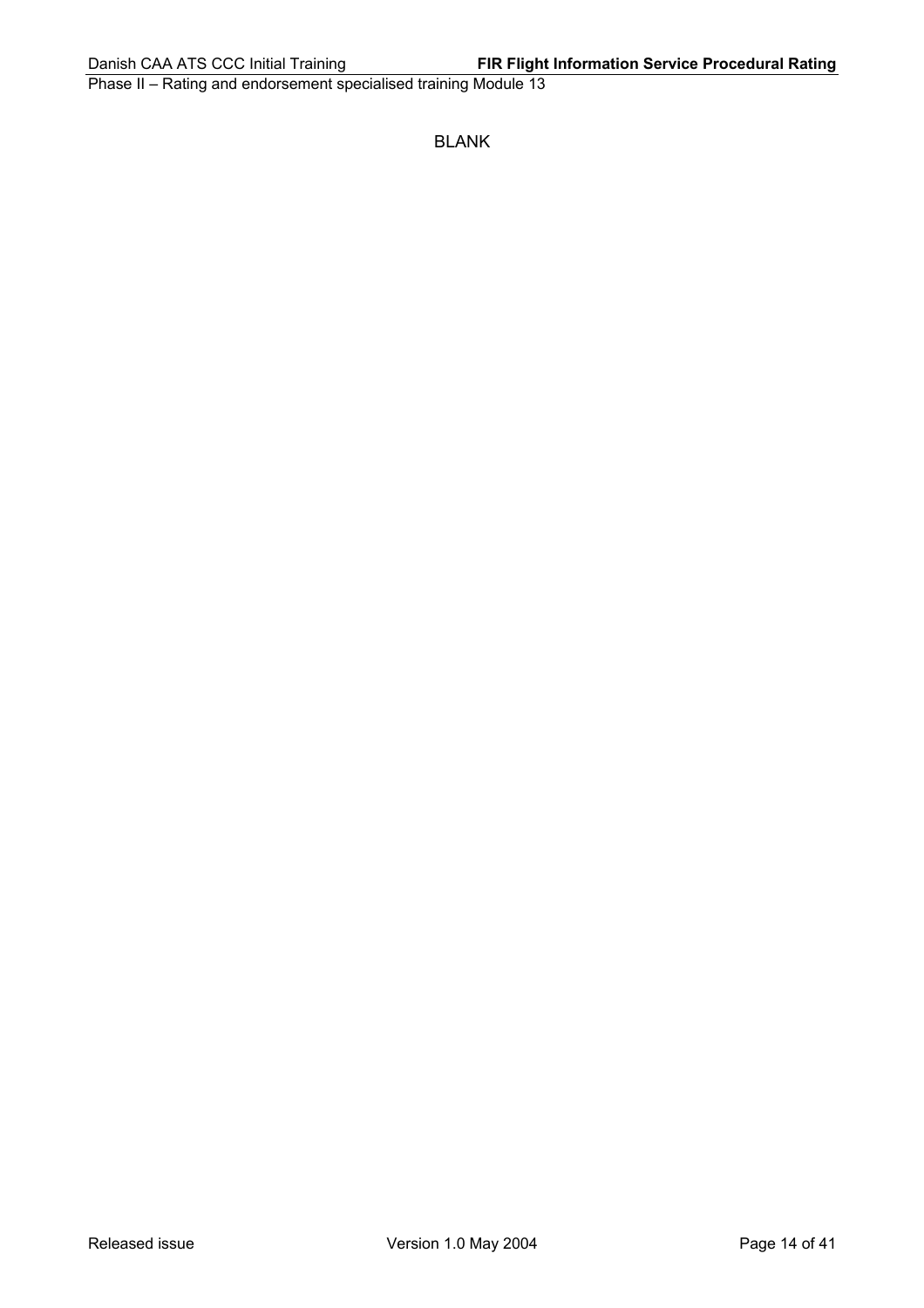### **SUBJECT 3: AIR TRAFFIC MANAGEMENT**

The general objective is:

Students shall apply operational procedures to ensure a safe, orderly and expeditious service.

| <b>TOPIC /</b><br><b>SUBTOPIC</b>               | <b>OBJECTIVES</b><br>Students shall                                                             | L              | <b>CONTENT</b>                                                                                                                                                                         |  |  |  |
|-------------------------------------------------|-------------------------------------------------------------------------------------------------|----------------|----------------------------------------------------------------------------------------------------------------------------------------------------------------------------------------|--|--|--|
| 1. AIR TRAFFIC SERVICES AND AIRSPACE MANAGEMENT |                                                                                                 |                |                                                                                                                                                                                        |  |  |  |
|                                                 | Students shall provide the appropriate service.                                                 |                |                                                                                                                                                                                        |  |  |  |
| 1.1. Flight<br>Information<br>Service (FIS)     | 1.1.1. Explain the responsibility for<br>the provision of a FIS                                 | 2              | ICAO Doc 4444 Part 2                                                                                                                                                                   |  |  |  |
|                                                 | 1.1.2. Appreciate own area of<br>responsibility                                                 | 3              | Traffic information;<br><b>Essential traffic information</b>                                                                                                                           |  |  |  |
|                                                 | 1.1.3. Relay appropriate<br>information concerning the<br>location of other conflicting traffic | 3              | ICAO Doc 4444                                                                                                                                                                          |  |  |  |
|                                                 | 1.1.4. Provide FIS                                                                              | 4              |                                                                                                                                                                                        |  |  |  |
| 1.2. Alerting<br>Service                        | 1.2.1. Explain the responsibility for<br>the provision of an alerting service                   | $\overline{2}$ | <b>ICAO ANNEX 11</b>                                                                                                                                                                   |  |  |  |
|                                                 | 1.2.2. Provide appropriate action<br>in abnormal situations                                     | $\overline{4}$ | ICAO Doc 4444 - special codes;<br>Seek assistance (TRM); Checklist;<br>National legislation/ requirements;<br>Overdue action; Emergency action;<br><b>Uncertainty; Alert; Distress</b> |  |  |  |
|                                                 | 1.2.3. Respond to distress and<br>urgency messages and signals                                  | 3              | Priority allocation;<br>Special purpose Codes                                                                                                                                          |  |  |  |
|                                                 | 1.2.4. Apply national requirements<br>in abnormal situations                                    | 3              |                                                                                                                                                                                        |  |  |  |
|                                                 | 1.2.5. Co-ordinate with RCC                                                                     | 4              |                                                                                                                                                                                        |  |  |  |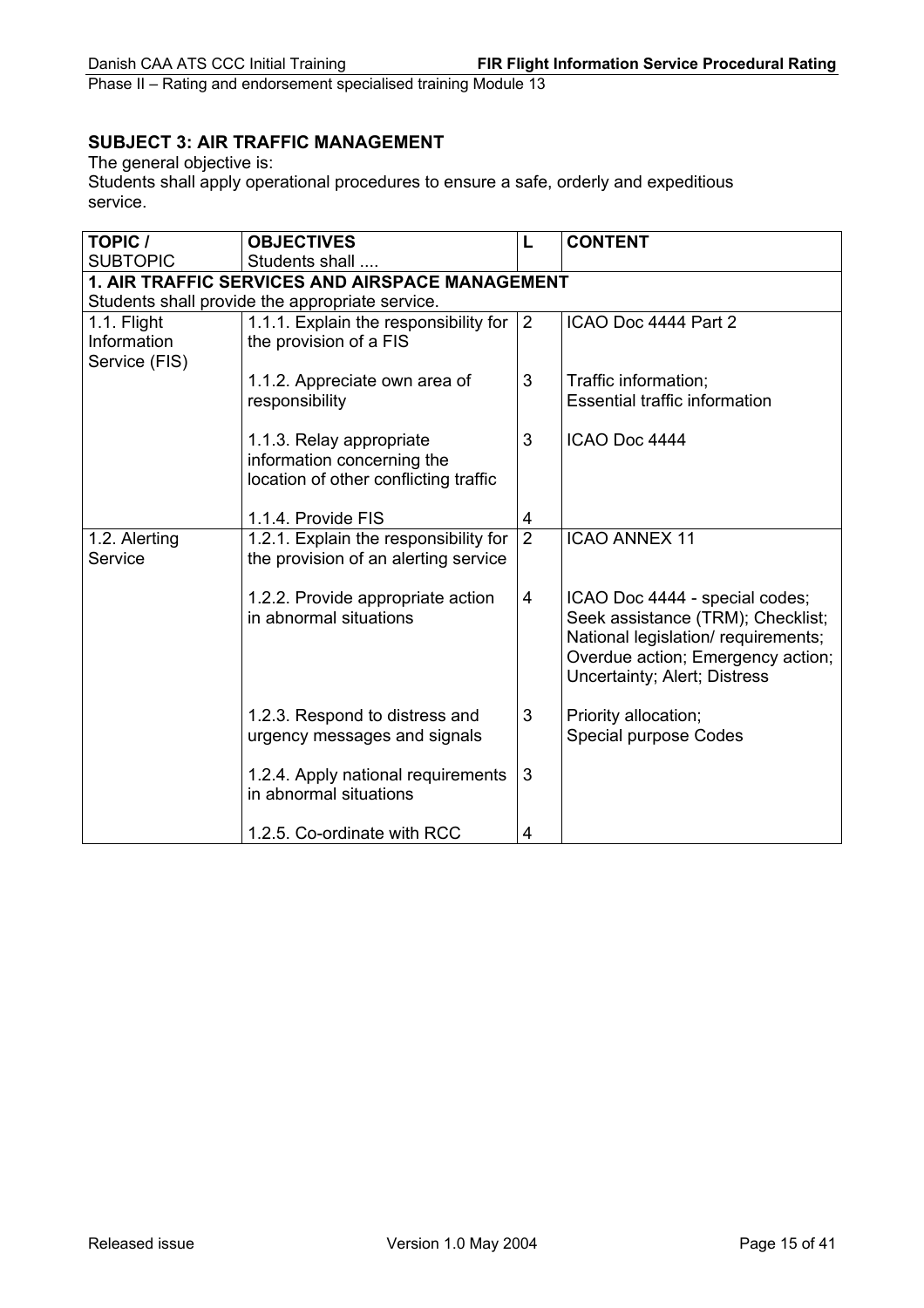| TOPIC /                                       | <b>OBJECTIVES</b>                                                                           | L                       | <b>CONTENT</b>                                                                                                                                                                                                                                                                             |
|-----------------------------------------------|---------------------------------------------------------------------------------------------|-------------------------|--------------------------------------------------------------------------------------------------------------------------------------------------------------------------------------------------------------------------------------------------------------------------------------------|
| <b>SUBTOPIC</b>                               | Students shall                                                                              |                         |                                                                                                                                                                                                                                                                                            |
| 1.3. Air Traffic Flow<br>Management<br>(ATFM) | 1.3.1. Apply principles of ATFM                                                             | 3                       | Working principles of ATFM; FUA;<br>Free flight                                                                                                                                                                                                                                            |
|                                               | 1.3.2. Organise traffic flows and<br>patterns to take account of<br>airspace boundaries     | $\overline{4}$          | Civil and Military; Controlled; Un-<br>controlled; Advisory; Restricted;<br>Danger; Prohibited; Special rules;<br>Sector Boundaries; National<br>Boundaries; FIR Boundaries;<br>Delegated airspace; Transfer of<br>control; Transfer of<br>Communications; En-route; Off-<br>route         |
|                                               | 1.3.3. Organise traffic flows and<br>patterns to take account of<br>areas of responsibility | $\overline{\mathbf{4}}$ | Capacity of adjacent sectors;<br>Capacity of own sector;                                                                                                                                                                                                                                   |
|                                               | 1.3.4. Balance demand against<br>capacity                                                   | 5                       | Evaluation of personal traffic load;<br>Evaluation of other Sources of<br>predicted Traffic load                                                                                                                                                                                           |
|                                               | 1.3.5. Inform supervisor of<br>situation                                                    | 3                       | e.g. Abnormal situations; Decrease<br>in sector capacity; Limitations on<br>systems and equipment; Changes<br>in workload/ capacity; Relevant<br>information (e.g. reported ground-<br>based incidents, forest fire, smoke,<br>oil pollution); Unusual<br><b>Meteorological Conditions</b> |
|                                               | 1.3.6. Apply flow management<br>procedures                                                  | 3                       |                                                                                                                                                                                                                                                                                            |
| 1.4. Airspace<br>Management<br>(ASM)          | 1.4.1. Appreciate the working<br>principle of ASM                                           | 3                       | <b>FUA</b>                                                                                                                                                                                                                                                                                 |
|                                               | 1.4.2. Organise traffic to take<br>account of ASM                                           | $\overline{4}$          | <b>Conditional routes</b>                                                                                                                                                                                                                                                                  |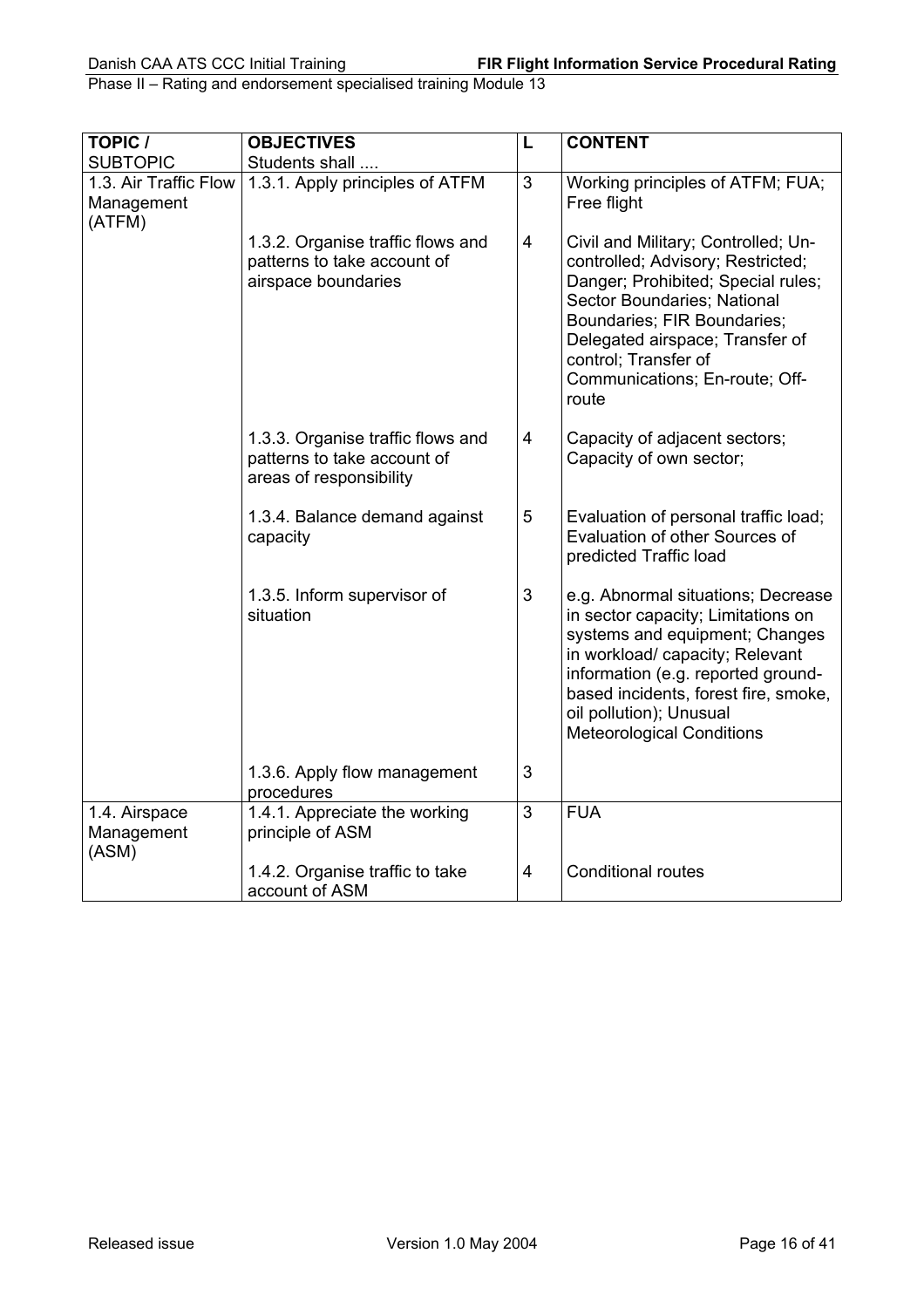| TOPIC /                 | <b>OBJECTIVES</b>                                                                    | L                       | <b>CONTENT</b>                   |
|-------------------------|--------------------------------------------------------------------------------------|-------------------------|----------------------------------|
| <b>SUBTOPIC</b>         | Students shall                                                                       |                         |                                  |
| <b>2. COMMUNICATION</b> |                                                                                      |                         |                                  |
|                         | Students shall appreciate the necessity for effective communication and use standard |                         |                                  |
| phraseology.            |                                                                                      |                         |                                  |
| 2.1. Effective          | 2.1.1. Analyse examples of pilot                                                     | $\overline{4}$          |                                  |
| Communication           | and operator communication for                                                       |                         |                                  |
|                         | effectiveness                                                                        |                         |                                  |
|                         |                                                                                      |                         |                                  |
|                         | 2.1.2. Explain the need for                                                          | $\overline{2}$          | ICAO Doc 4444 Part 10; ICAO Doc  |
|                         | standard phraseology                                                                 |                         | 9432 Standard words and phrases  |
|                         |                                                                                      |                         | as contained in ICAO ANNEX 10    |
|                         |                                                                                      |                         | Chapter 5                        |
|                         | 2.1.3. Use ICAO standard                                                             | 3                       | ICAO Doc 4444 Part 10; ICAO Doc  |
|                         | phraseology                                                                          |                         | 9432; Standard words and phrases |
|                         |                                                                                      |                         | as contained in ICAO ANNEX 10    |
|                         |                                                                                      |                         | Chapter 5                        |
|                         |                                                                                      |                         |                                  |
|                         | 2.1.4. Use national standard                                                         | 3                       |                                  |
|                         | phraseology when applicable                                                          |                         |                                  |
|                         |                                                                                      |                         |                                  |
|                         | 2.1.5. Perform communication                                                         | 3                       | ICAO Doc 9432; Transmission      |
|                         | effectively                                                                          |                         | techniques                       |
| 2.2. Phraseology        | 2.2.1. Analyse examples of pilot                                                     | $\overline{4}$          |                                  |
| for Unusual Events      | and operator communication for                                                       |                         |                                  |
|                         | effectiveness                                                                        |                         |                                  |
|                         | 2.2.2. Interpret the rules to provide                                                | 5                       | Receiver only;                   |
|                         | an effective service where                                                           |                         | Transmitter only;                |
|                         | standard phraseology is not                                                          |                         | Speechless aircraft;             |
|                         | available                                                                            |                         | Incomplete messages              |
|                         | <b>3. ATC CLEARANCES AND INSTRUCTIONS</b>                                            |                         |                                  |
|                         | Students shall design and relay appropriate clearances and instructions.             |                         |                                  |
| 3.1 Type and            | 3.1.1 Define ATC clearance                                                           |                         | ICAO Annex 2, Chapter 1          |
| Content of ATC          |                                                                                      |                         |                                  |
| Clearances              | 3.1.2 Describe the contents of an                                                    | $\overline{2}$          | ICAO Doc 4444,                   |
|                         | <b>ATC</b> clearance                                                                 |                         |                                  |
| 3.2. ATC                | 3.2.1. Relay appropriate ATC                                                         | $\overline{\mathbf{4}}$ | e.g. Climb; Joining;             |
| Clearances              | clearances                                                                           |                         | En-route                         |
| 3.3 Type and            | 3.3.1 Define ATC instructions                                                        | $\mathbf{1}$            | ICAO Doc 4444, Part 1            |
| Content of ATC          |                                                                                      |                         |                                  |
| Instructions            | 3.3.2 Describe the contents of                                                       | $\overline{2}$          | ICAO Doc 4444,                   |
| 3.4. ATC                | <b>ATC</b> instructions                                                              |                         |                                  |
|                         | 3.4.1. Relay appropriate ATC                                                         | 4                       | e.g. SSR Code                    |
| Instructions            | instructions                                                                         |                         |                                  |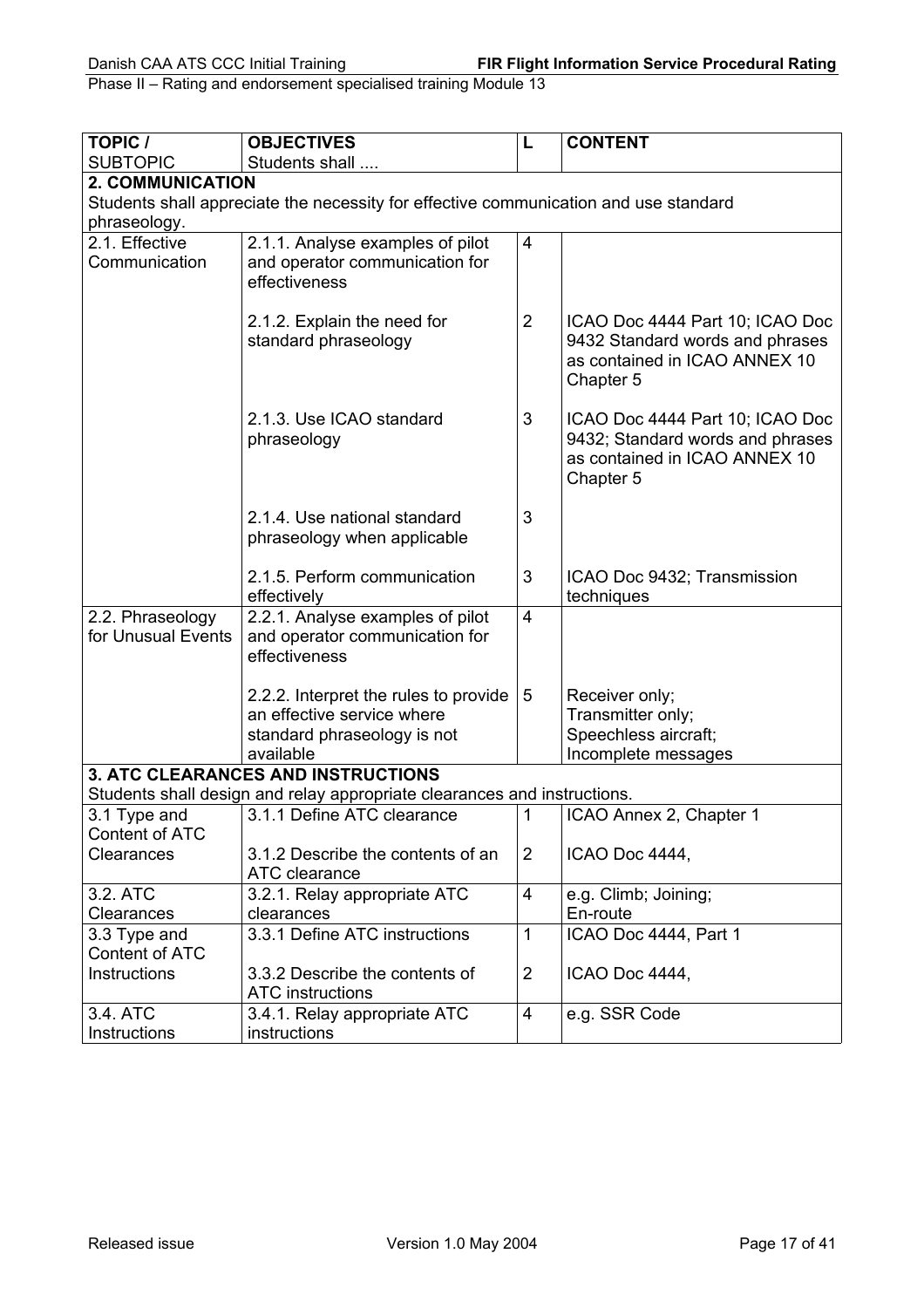| TOPIC /                  | <b>OBJECTIVES</b>                                                     | L              | <b>CONTENT</b>                                            |
|--------------------------|-----------------------------------------------------------------------|----------------|-----------------------------------------------------------|
| <b>SUBTOPIC</b>          | Students shall                                                        |                |                                                           |
| <b>4. CO-ORDINATION</b>  |                                                                       |                |                                                           |
|                          | Students shall understand the need for, and conduct, co-ordination.   |                |                                                           |
| 4.1 Principles,          | 4.1.1 Explain the principles of co-                                   | 2              | e.g. notification, negotiation,                           |
| <b>Types and Content</b> | ordination                                                            |                | agreement, transfer of flight data                        |
|                          |                                                                       |                | and local agreements ICAO Doc                             |
|                          |                                                                       |                | 4444, ICAO Annex 11                                       |
| 4.2. Necessity           | 4.2.1. Identify the need for co-<br>ordination                        | 3              |                                                           |
| 4.3. Tools and           | 4.3.1 Describe the means of co-                                       | $\overline{2}$ | e.g. data link, telephone, intercom,                      |
| Methods                  | ordination                                                            |                | voice                                                     |
|                          |                                                                       |                |                                                           |
|                          | 4.3.2. Use the available tools for                                    | 3              | Electronic transfer of flight data;                       |
|                          | co-ordination methods                                                 |                | Telephone; Interphone; Intercom;                          |
|                          |                                                                       |                | Direct speech; Radio-telephony;                           |
|                          |                                                                       |                | Local agreements                                          |
| 4.4. Co-ordination       | 4.4.1. Initiate appropriate co-                                       | 3              | Delegation/transfer of responsibility                     |
| Procedures               | ordination                                                            |                | for air/ ground communications and                        |
|                          |                                                                       |                | separation; Release Point; Transfer                       |
|                          |                                                                       |                | of control                                                |
|                          |                                                                       |                |                                                           |
|                          | 4.4.2. Analyse effect of co-                                          | 4              | Delegation/transfer of responsibility                     |
|                          | ordination requested by an                                            |                | for air/ ground communications and                        |
|                          | adjacent operational position                                         |                | separation; Release Point; Transfer                       |
|                          |                                                                       |                | of control                                                |
|                          |                                                                       | 5              |                                                           |
|                          | 4.4.3. Select after negotiation an<br>appropriate course of action    |                | Including the cases: When<br>additional traffic cannot be |
|                          |                                                                       |                | accepted by adjacent sector; When                         |
|                          |                                                                       |                | additional traffic cannot be                              |
|                          |                                                                       |                | accepted by own sector                                    |
|                          |                                                                       |                |                                                           |
|                          | 4.4.4. Ensure the agreed course of $ 4$                               |                |                                                           |
|                          | action is carried out                                                 |                |                                                           |
|                          | <b>5. ALTIMETRY AND LEVEL ALLOCATION</b>                              |                |                                                           |
|                          | Students shall calculate and allocate appropriate levels to aircraft. |                |                                                           |
| 5.1. Altimetry           | 5.1.1. Calculate appropriate levels                                   | 3              | e.g. TRL; TA; Transition layer;                           |
|                          |                                                                       |                | Height; Flight level; Altitude;                           |
|                          |                                                                       |                | Vertical distance to airspace                             |
|                          |                                                                       |                | boundaries                                                |
|                          |                                                                       |                |                                                           |
|                          | 5.1.2. Inform aircraft of appropriate                                 | $\overline{4}$ | ICAO Doc 8168                                             |
|                          | levels (heights, altitudes and flight                                 |                |                                                           |
|                          | levels) according to altimetry data                                   |                |                                                           |
| 5.2. Terrain             | 5.2.1. Integrate safe vertical                                        | $\overline{4}$ | e.g. Lowest available flight level;                       |
| Clearance                | distance from terrain into flight                                     |                | Minimum safe altitude; Minimum                            |
|                          | information actions                                                   |                | Sector Altitude                                           |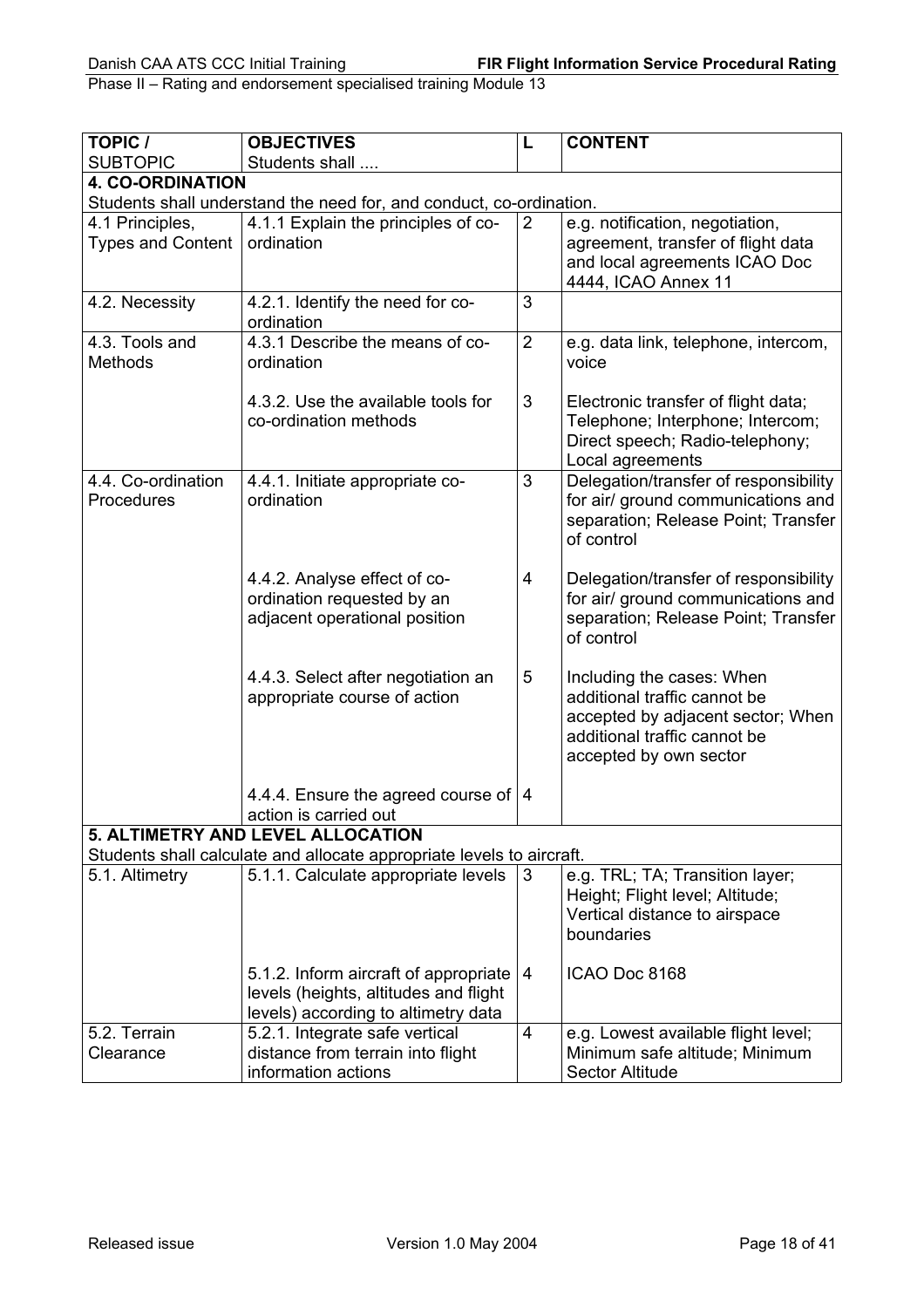| <b>TOPIC /</b>                    | <b>OBJECTIVES</b>                                                                              | L              | <b>CONTENT</b>                         |
|-----------------------------------|------------------------------------------------------------------------------------------------|----------------|----------------------------------------|
| <b>SUBTOPIC</b>                   | Students shall                                                                                 |                |                                        |
| <b>6. COLLISION AVOIDANCE</b>     |                                                                                                |                |                                        |
|                                   | Students shall respond to any type of Airborne Collision Avoidance System (ACAS) notification. |                |                                        |
| 6.1 Airborne                      | 6.1.1. Explain the effect of                                                                   | $\overline{2}$ | e.g. ACAS, TCAS                        |
|                                   | airborne collision avoidance                                                                   |                |                                        |
|                                   | systems on FIS operations                                                                      |                |                                        |
|                                   |                                                                                                |                |                                        |
|                                   | 6.1.2. Respond to Airborne                                                                     | 3              | ACAS; TCAS; GPWS                       |
|                                   | <b>Collision Avoidance System</b>                                                              |                |                                        |
|                                   | (ACAS) notifications                                                                           |                |                                        |
| 6.2. Ground                       | 6.2.1. Explain the effect of conflict                                                          | $\overline{2}$ | e.g. MTCA, STCA; MSAW; DAIW            |
|                                   | alert systems on FIS operations                                                                |                |                                        |
| 7. DATA DISPLAY                   |                                                                                                |                |                                        |
|                                   | Students shall analyse data in order to manage air traffic.                                    |                |                                        |
| 7.1 Data Extraction               | 7.1.1 Extract pertinent data from a                                                            | $\mathfrak{S}$ | Flight progress Strips, electronic     |
|                                   | flight plan to produce a flight                                                                |                | data display                           |
|                                   | progress display                                                                               |                |                                        |
|                                   |                                                                                                |                |                                        |
|                                   | 7.1.2 Extract pertinent data from                                                              | 3              | Pilot reports, co-ordination, data     |
|                                   | other sources to produce a flight                                                              |                | exchange                               |
|                                   | progress display                                                                               |                |                                        |
| 7.2. Data                         | 7.2.1. Update the data display to                                                              | 3              | Information displayed; Strip           |
| Management                        | accurately reflect the traffic                                                                 |                | marking procedures; Electronic         |
|                                   | situation                                                                                      |                | displays; Actions based on data        |
|                                   |                                                                                                |                | display information; Calculation of    |
|                                   |                                                                                                |                | <b>EETs</b>                            |
|                                   |                                                                                                |                |                                        |
|                                   | 7.2.2. Analyse pertinent data on                                                               | 4              |                                        |
|                                   | data displays                                                                                  |                |                                        |
|                                   |                                                                                                |                |                                        |
|                                   | 7.2.3. Organise pertinent data on                                                              | $\overline{4}$ |                                        |
| <b>8. OPERATIONAL ENVIRONMENT</b> | data displays                                                                                  |                |                                        |
|                                   | Students shall recognise and maintain the integrity of the simulated operational environment.  |                |                                        |
| 8.1. Integrity of the             | 8.1.1. Obtain information                                                                      | 3              | e.g. Briefing; Takeover; Notices;      |
| Operational                       | concerning the operational                                                                     |                | Local orders; Verify information       |
| Environment                       | environment                                                                                    |                |                                        |
|                                   |                                                                                                |                |                                        |
|                                   | 8.1.2. Check and maintain the                                                                  | 3              | e.g. Integrity of displays; Verify the |
|                                   | integrity of the operational                                                                   |                | information provided by displays       |
|                                   | environment                                                                                    |                |                                        |
|                                   |                                                                                                |                |                                        |
|                                   | 8.1.3. Notify to the relieving                                                                 | 3              | e.g. Briefing; Handover; Notices;      |
|                                   | operator information regarding the                                                             |                | Local orders; Verify information       |
|                                   | operational environment                                                                        |                |                                        |
| 8.2. Operator                     | 8.2.1. Maintain and update                                                                     | 3              | e.g. Briefing; LOAs; NOTAM; AICs;      |
| Knowledge                         | professional knowledge to                                                                      |                | Reports of accident/ incident;         |
|                                   | maintain competence at the                                                                     |                | <b>VOLMET; ATIS; SIGMET</b>            |
|                                   | operational environment                                                                        |                |                                        |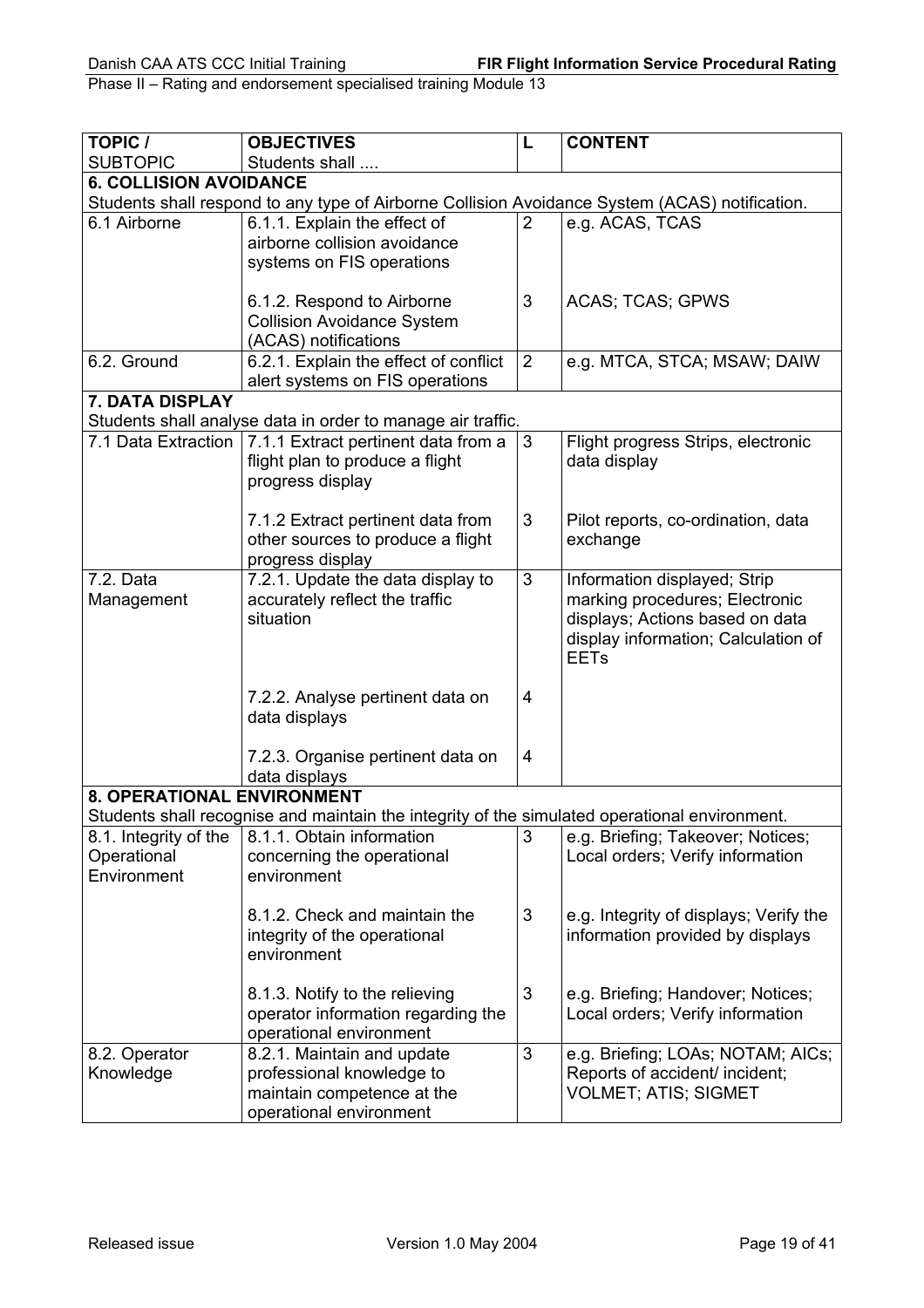| TOPIC /<br><b>SUBTOPIC</b>               | <b>OBJECTIVES</b><br>Students shall                                                                                    | L              | <b>CONTENT</b>                                     |
|------------------------------------------|------------------------------------------------------------------------------------------------------------------------|----------------|----------------------------------------------------|
|                                          | 9. PROVISION OF FIR FLIGHT INFORMATION SERVICE (PROCEDURAL)                                                            |                |                                                    |
|                                          | Students shall provide an flight information service - procedural                                                      |                |                                                    |
| 9.1. Responsibility<br>and Processing of | 9.1.1. Describe the division of<br>responsibility between ATS units                                                    | $\overline{2}$ | ICAO Doc 4444;<br>National requirements            |
| Information                              | 9.1.2. Describe the responsibility                                                                                     | 2              | ICAO Doc 4444;                                     |
|                                          | in regard to military traffic                                                                                          |                | National requirements                              |
|                                          | 9.1.3 Obtain operational<br>information                                                                                | 3              | ICAO Doc 4444;<br>Local operational manuals        |
|                                          | 9.1.4. Interpret operational<br>information                                                                            | 5              |                                                    |
|                                          | 9.1.5. Organise forwarding of<br>operational information                                                               | 4              |                                                    |
|                                          | 9.1.6. Integrate operational<br>information into decisions                                                             | 4              |                                                    |
| 9.2. Flight                              | 9.2.1. Explain the responsibility for                                                                                  | $\overline{2}$ | ICAO Doc 4444; Local operational                   |
| <b>Information Service</b>               | the provision of flight information                                                                                    |                | manuals                                            |
| (FIS)                                    | service - procedural                                                                                                   |                |                                                    |
| <b>10. HOLDING</b>                       |                                                                                                                        |                |                                                    |
| Students shall manage holding traffic.   |                                                                                                                        |                |                                                    |
| 10.1. Holding                            | 10.1.1. Appreciate the need for<br>holding patterns                                                                    | 3              | ICAO Doc 4444; Separation from<br>holding patterns |
|                                          | 10.1.2. Issue holding information                                                                                      | 3              |                                                    |
|                                          | 10.1.3. Assist in calculating<br>expected onward clearance times                                                       | 3              |                                                    |
|                                          |                                                                                                                        |                |                                                    |
|                                          | 10.1.4. Consider the effect of wind; 2<br>Aircraft speed, rate of turn, height,<br>aircraft type, aircraft performance |                |                                                    |
|                                          | 10.1.5. Update information on<br>holding levels                                                                        | 4              |                                                    |
|                                          | 10.1.6. Provide information<br>between aircraft in a holding<br>pattern                                                | 4              |                                                    |
|                                          | 10.1.7. Provide information<br>between aircraft in a holding<br>pattern and transiting aircraft                        | 4              |                                                    |
| <b>11 COLLISION AVOIDANCE (ATM)</b>      |                                                                                                                        |                |                                                    |
| 11.1 Airborne                            | 11.1.1 Explain the effect of                                                                                           | $\overline{2}$ | e.g. ACAS, TCAS                                    |
|                                          | airborne collision avoidance                                                                                           |                |                                                    |
|                                          | systems on ATS operations                                                                                              |                |                                                    |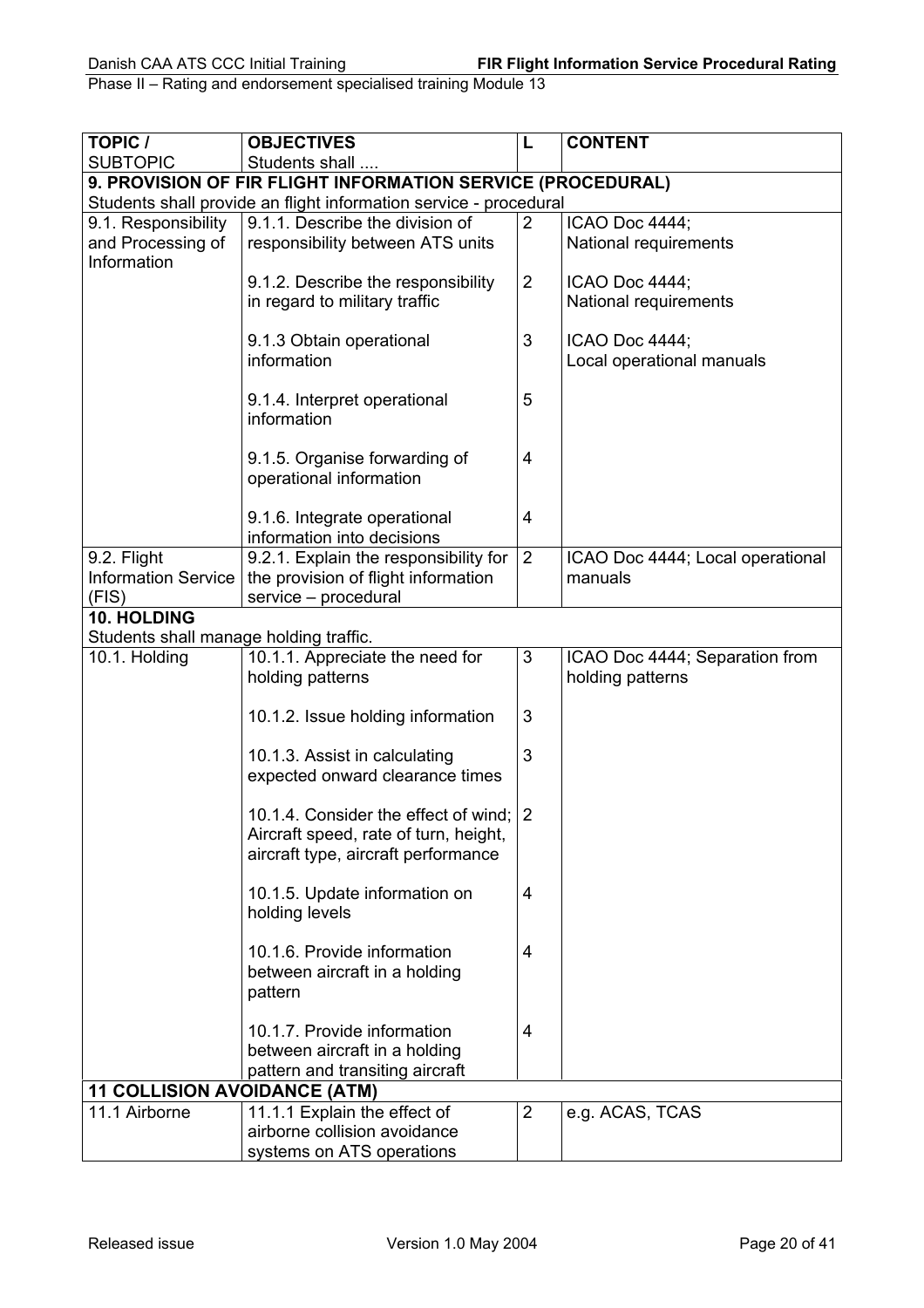| <b>TOPIC /</b>                     | <b>OBJECTIVES</b>                                                                        | <b>CONTENT</b>                                                                                                                                               |
|------------------------------------|------------------------------------------------------------------------------------------|--------------------------------------------------------------------------------------------------------------------------------------------------------------|
| <b>SUBTOPIC</b>                    | Students shall                                                                           |                                                                                                                                                              |
| <b>12 WORKING POSITIONS</b>        |                                                                                          |                                                                                                                                                              |
| 12.1 General                       | 12.1.1 Identify equipment in a<br>working position                                       | e.g. FPB, radio, telephone and<br>other communication<br>equipment, relevant maps and<br>charts, strip printer, teleprinter,<br>clock, information monitors, |
| 12.2. Flight<br>information Centre | 12.2.1. Identify equipment to be<br>found specifically in a flight<br>information center | e.g. sequencing system, RVR<br>indicators                                                                                                                    |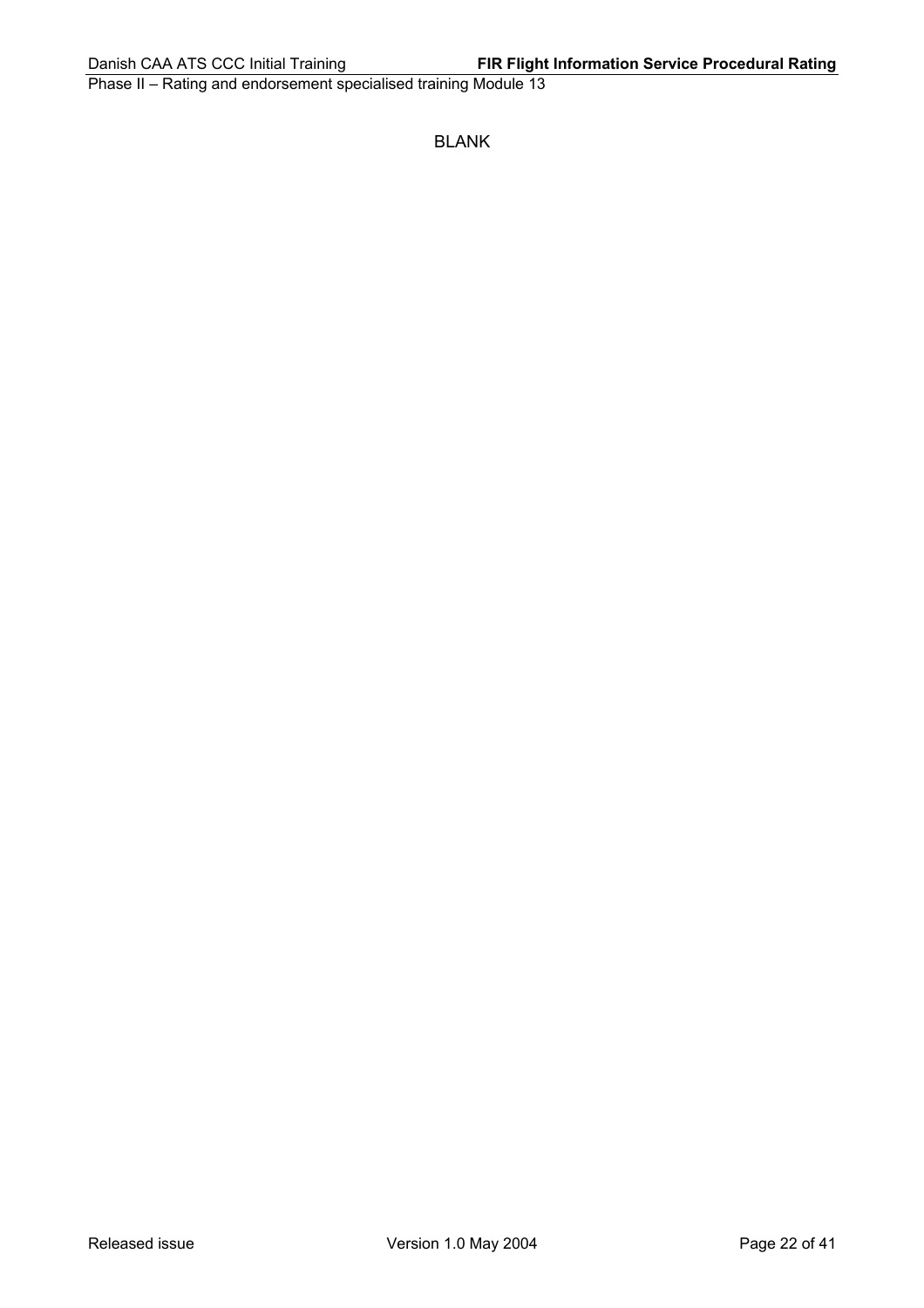#### **SUBJECT 4: METEOROLOGY**

The general objective is:

Students shall acquire, decode and make proper use of Meteorological information relevant to the provision of ATS to Approach traffic.

| <b>TOPIC /</b>                  | <b>OBJECTIVES</b>                                                                                    | L              | <b>CONTENT</b>                         |
|---------------------------------|------------------------------------------------------------------------------------------------------|----------------|----------------------------------------|
| <b>SUBTOPIC</b>                 | Students shall                                                                                       |                |                                        |
| <b>1. ATMOSPHERIC PROCESSES</b> |                                                                                                      |                |                                        |
|                                 | Students shall calculate and integrate the minimum flight levels into their decision making process. |                |                                        |
| 1.1. Air Pressure               | 1.1.1. Calculate the minimum                                                                         | 3              | Transition altitude; Transition level; |
|                                 | applicable altitude/flight level                                                                     |                | Minimum flight level; Transition       |
|                                 | being given appropriate                                                                              |                | layer                                  |
|                                 | meteorological data                                                                                  |                |                                        |
| 2. METEOROLOGICAL PHENOMENA     |                                                                                                      |                |                                        |
|                                 | Students shall analyse and take account of meteorological phenomena in their actions.                |                |                                        |
| 2.1. Planning and               | 2.1.1. Analyse data about                                                                            | $\overline{4}$ | Wind; Clouds; Precipitation;           |
| Co-ordination                   | meteorological phenomena                                                                             |                | Pressure settings; Thunderstorms;      |
|                                 |                                                                                                      |                | Icing; Jetstreams; Clear Air           |
|                                 |                                                                                                      |                | Turbulence (CAT); Turbulence;          |
|                                 |                                                                                                      |                | Microburst; Marked mountain            |
|                                 |                                                                                                      |                | waves; Line squalls; Solar             |
|                                 |                                                                                                      |                | radiation                              |
|                                 |                                                                                                      |                |                                        |
|                                 | 2.1.2. Integrate data into planning                                                                  | 4              |                                        |
|                                 | and co-ordination                                                                                    |                |                                        |
| 2.2. Weather                    | 2.2.1. Organise traffic routings to                                                                  | $\overline{4}$ |                                        |
| Avoidance                       | avoid adverse weather when                                                                           |                |                                        |
|                                 | necessary/possible                                                                                   |                |                                        |
| 2.3. Clearances                 | 2.3.1. Analyse data about                                                                            | 4              | Wind; Clouds; Precipitation;           |
| and Instructions                | meteorological phenomena                                                                             |                | Pressure settings; Thunderstorms;      |
|                                 |                                                                                                      |                | Icing; Jetstreams; Clear Air           |
|                                 |                                                                                                      |                | Turbulence (CAT); Turbulence;          |
|                                 |                                                                                                      |                | Microburst; Marked mountain            |
|                                 |                                                                                                      |                | waves; Line squalls; Solar radiation   |
|                                 |                                                                                                      |                |                                        |
|                                 | 2.3.2. Integrate data into                                                                           | 4              |                                        |
|                                 | clearances and instructions                                                                          |                |                                        |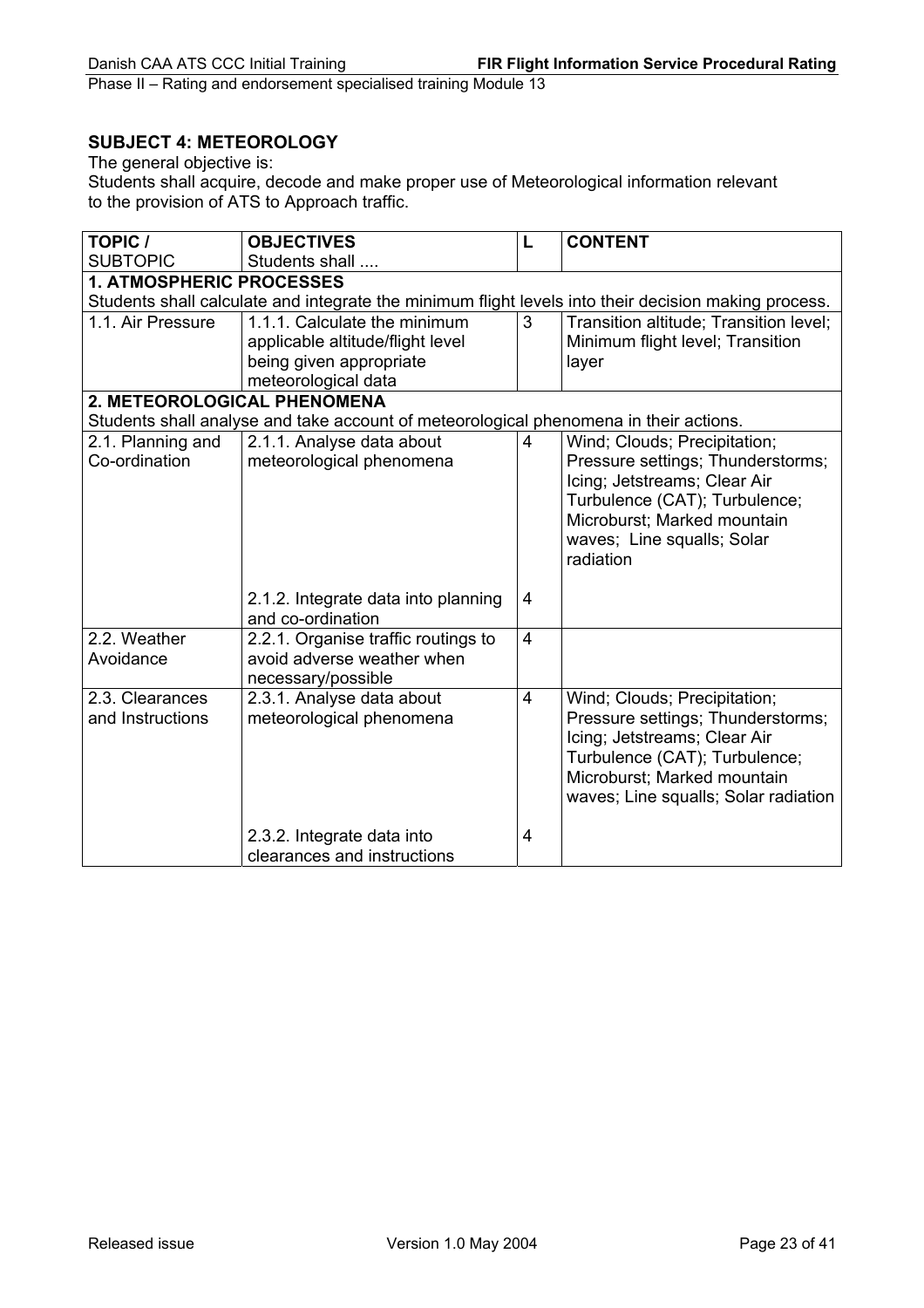| <b>TOPIC /</b><br><b>SUBTOPIC</b> | <b>OBJECTIVES</b><br>Students shall                   |   | <b>CONTENT</b>                                                                                                                                                                                            |
|-----------------------------------|-------------------------------------------------------|---|-----------------------------------------------------------------------------------------------------------------------------------------------------------------------------------------------------------|
| 2.4. Information                  | 2.4.1. Obtain meteorological<br>information           | 3 | Wind; Clouds; Precipitation;<br>Pressure settings; Thunderstorms;<br>Icing; Jetstreams; Clear Air<br>Turbulence (CAT); Turbulence;<br>Microburst; Marked mountain<br>waves; Line squalls; Solar radiation |
|                                   | 2.4.2. Relay meteorological<br>information            | 3 | To: Aircraft; Meteorological Office;<br><b>FIS</b>                                                                                                                                                        |
|                                   | 2.4.3. Decode meteorological<br>information           | 3 |                                                                                                                                                                                                           |
|                                   | 2.4.4. Analyse data about<br>meteorological phenomena | 4 |                                                                                                                                                                                                           |
|                                   | 2.4.5. Integrate data into<br>transmitted information | 4 |                                                                                                                                                                                                           |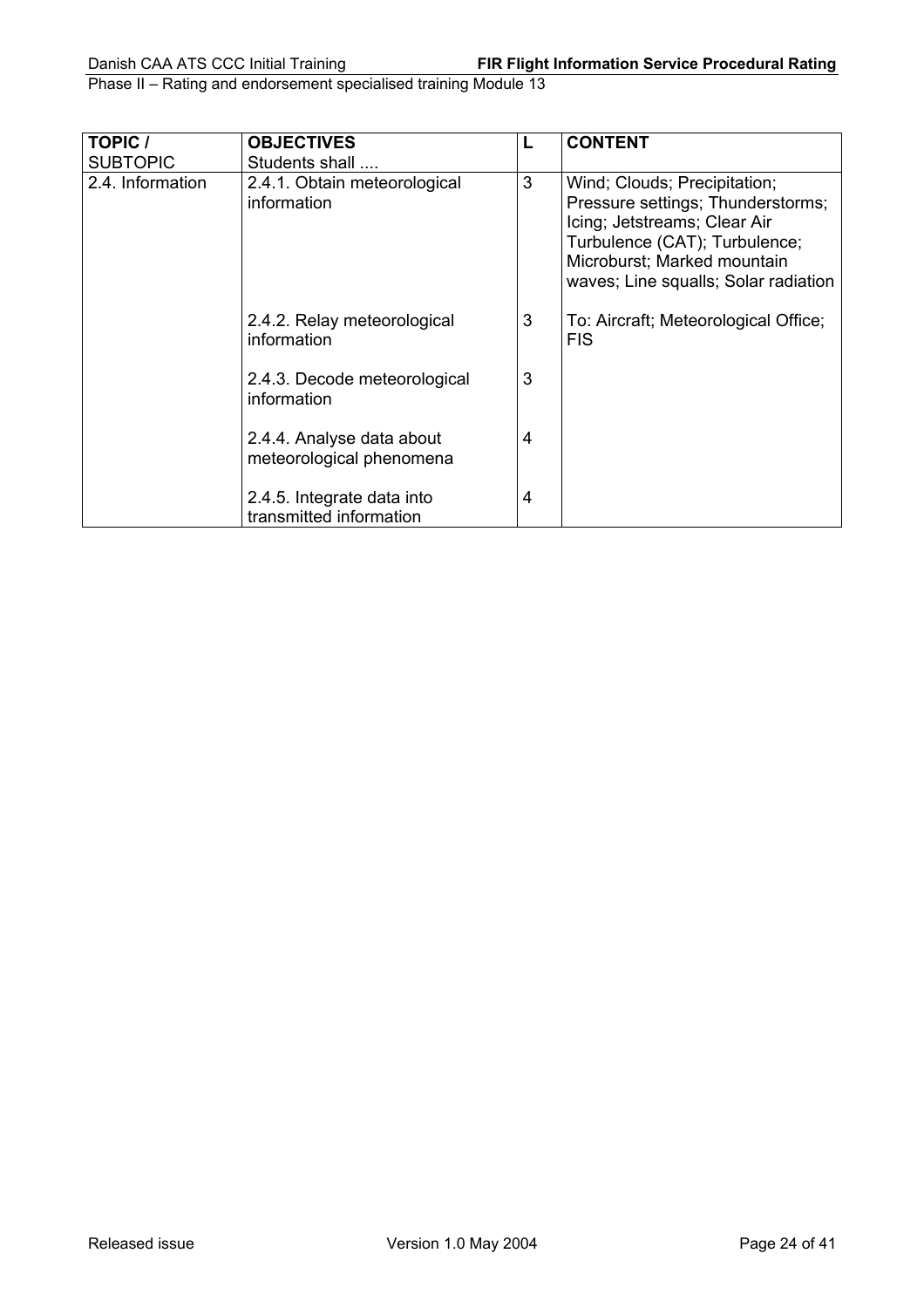#### **SUBJECT 5: NAVIGATION**

The general objective is:

Students shall analyse all Navigational aspects in order to organise the traffic.

| <b>TOPIC /</b>               | <b>OBJECTIVES</b>                                                                            | L           | <b>CONTENT</b>                      |
|------------------------------|----------------------------------------------------------------------------------------------|-------------|-------------------------------------|
| <b>SUBTOPIC</b>              | Students shall                                                                               |             |                                     |
| <b>1. APPLIED NAVIGATION</b> |                                                                                              |             |                                     |
|                              | Students shall appreciate the information on maps and charts and integrate this into control |             |                                     |
| decisions.                   |                                                                                              |             |                                     |
| 1.1. Maps and                | 1.1.1. Use maps and charts for                                                               | 3           |                                     |
| Charts                       | planning and co-ordination                                                                   |             |                                     |
|                              | purposes                                                                                     |             |                                     |
| 1.2. Pilot                   | 1.2.1. Estimate the behaviour of                                                             | 3           | Limitations of navigation aids;     |
| Interpreted                  | aircraft according to the                                                                    |             | <b>Status</b>                       |
| Ground-based                 | operational status of navigational                                                           |             |                                     |
| System                       | ground-based systems                                                                         |             |                                     |
| 1.3. On-board                | 1.3.1. Estimate the behaviour of                                                             | 3           | Limitations of on-board navigation  |
| <b>Systems</b>               | aircraft according to the                                                                    |             | systems                             |
|                              | operational status of navigational                                                           |             |                                     |
|                              | on-board systems                                                                             |             |                                     |
| 1.4. Satellite-based         | 1.5.1. Be informed about existing                                                            | 3           | e.g. Briefing; Seminars; Courses;   |
| <b>Systems</b>               | projects and developments which                                                              |             | Workshops;                          |
|                              | will impact on the work in the                                                               |             | Technical journals;                 |
|                              | future                                                                                       |             | Aviation journals                   |
| 1.5 Future                   | 1.5.1 Be informed about existing                                                             | $\mathbf 0$ | e.g. Briefing; Seminars; Courses;   |
| Developments                 | projects and developments which                                                              |             | Workshops; Technical journals;      |
|                              | will impact on the work in the                                                               |             | Aviation journals                   |
|                              | future                                                                                       |             |                                     |
| 1.6. Navigational            | 1.6.1. Evaluate the necessary                                                                | 5           | Nearest most suitable aerodrome;    |
| Assistance                   | information to be provided to pilots                                                         |             | Track; Heading; Distance;           |
|                              | in need of navigational assistance                                                           |             | Aerodrome information; Any other    |
|                              |                                                                                              |             | navigational assistance relevant at |
|                              |                                                                                              |             | the time                            |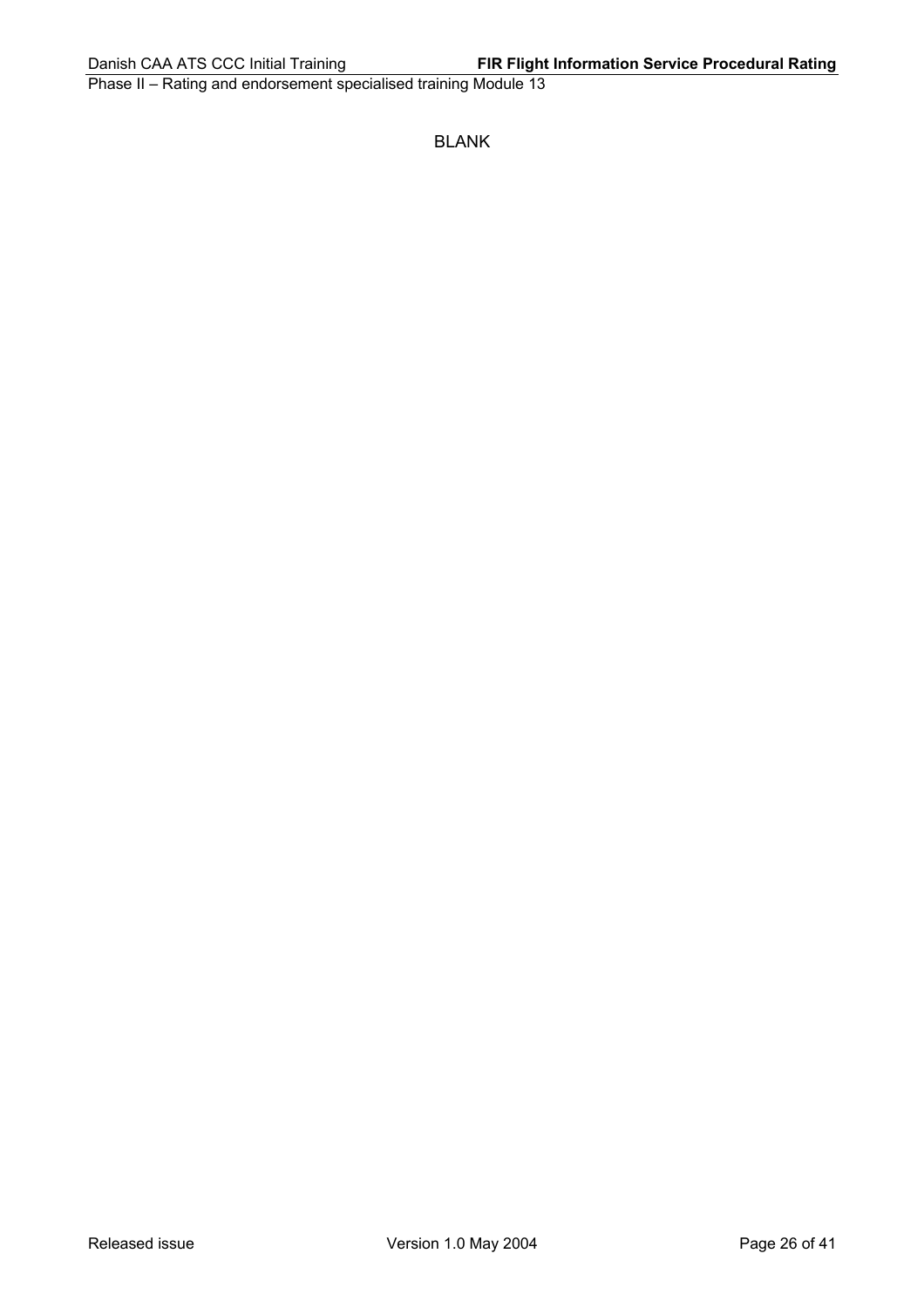#### **SUBJECT 6: AIRCRAFT**

The general objective is:

Students shall assess Aircraft performance to integrate it into traffic organisation.

| TOPIC /                        | <b>OBJECTIVES</b>                                                                                     | L                       | <b>CONTENT</b>                    |
|--------------------------------|-------------------------------------------------------------------------------------------------------|-------------------------|-----------------------------------|
| <b>SUBTOPIC</b>                | Students shall                                                                                        |                         |                                   |
| <b>1. AIRCRAFT INSTRUMENTS</b> |                                                                                                       |                         |                                   |
|                                | Students shall understand the relevance of the cockpit information presented to the pilot.            |                         |                                   |
| 1.1. Cockpit                   | 1.1.1. Integrate the information                                                                      | 4                       | <b>Flight instruments; Engine</b> |
| Instruments                    | provided by the pilot into the traffic                                                                |                         | instruments; Navigational         |
|                                | situation                                                                                             |                         | instruments; NDB (ADF); VOR       |
|                                |                                                                                                       |                         | (TACAN); DME; ILS; MLS;           |
|                                |                                                                                                       |                         | Additional instruments; TCAS; SSR |
|                                |                                                                                                       |                         | transponder; Head up display;     |
|                                |                                                                                                       |                         | GPWS; Wind shear indicator;       |
|                                |                                                                                                       |                         | Weather radar; FMS; EFIS          |
|                                | 2. AIRCRAFT TYPES AND CATEGORIES                                                                      |                         |                                   |
|                                | Students shall characterise wake turbulence and ICAO approach categories.                             |                         |                                   |
| 2.1. Wake                      | 2.1.1. Characterise each wake                                                                         | $\overline{2}$          |                                   |
| Turbulence                     | turbulence category and explain                                                                       |                         |                                   |
| Categories                     | how to prevent their effect on other                                                                  |                         |                                   |
|                                | aircraft                                                                                              |                         |                                   |
| 2.2. Planning                  | 2.2.1. Consider ICAO approach                                                                         | $\overline{2}$          | Categories A, B, C, D, E          |
|                                | categories for planning purposes                                                                      |                         |                                   |
|                                | 3. FACTORS AFFECTING AIRCRAFT PERFORMANCE                                                             |                         |                                   |
|                                | Students shall integrate aircraft performance factors in the provision of flight information service. |                         |                                   |
| 3.1. Climb                     | 3.1.1. Integrate the effect of                                                                        | 4                       |                                   |
|                                | factors affecting aircraft during                                                                     |                         |                                   |
|                                | climb into the analysis of traffic                                                                    |                         |                                   |
|                                | situations                                                                                            |                         |                                   |
| 3.2. Cruise                    | 3.2.1. Integrate the effect of                                                                        | $\overline{4}$          |                                   |
|                                | factors affecting aircraft during                                                                     |                         |                                   |
|                                | cruise into the analysis of traffic                                                                   |                         |                                   |
|                                | situations                                                                                            |                         |                                   |
| 3.3. Descent                   | 3.3.1. Integrate the influence of                                                                     | $\overline{4}$          |                                   |
|                                | factors affecting aircraft during                                                                     |                         |                                   |
|                                | descent into the analysis of traffic                                                                  |                         |                                   |
|                                | situations                                                                                            |                         |                                   |
| 3.4. Economic                  | 3.4.1. Integrate consideration of                                                                     | $\overline{\mathbf{4}}$ | Routing: Flight level;            |
| Factors                        | economic factors into actions                                                                         |                         | Speed; Rates of climb or descent  |
|                                | 3.4.2. Use continuous climb                                                                           |                         |                                   |
|                                | techniques where applicable                                                                           | 3                       |                                   |
|                                |                                                                                                       |                         |                                   |
|                                | 3.4.3. Use direct routing where                                                                       |                         |                                   |
|                                | applicable                                                                                            | $\sqrt{3}$              |                                   |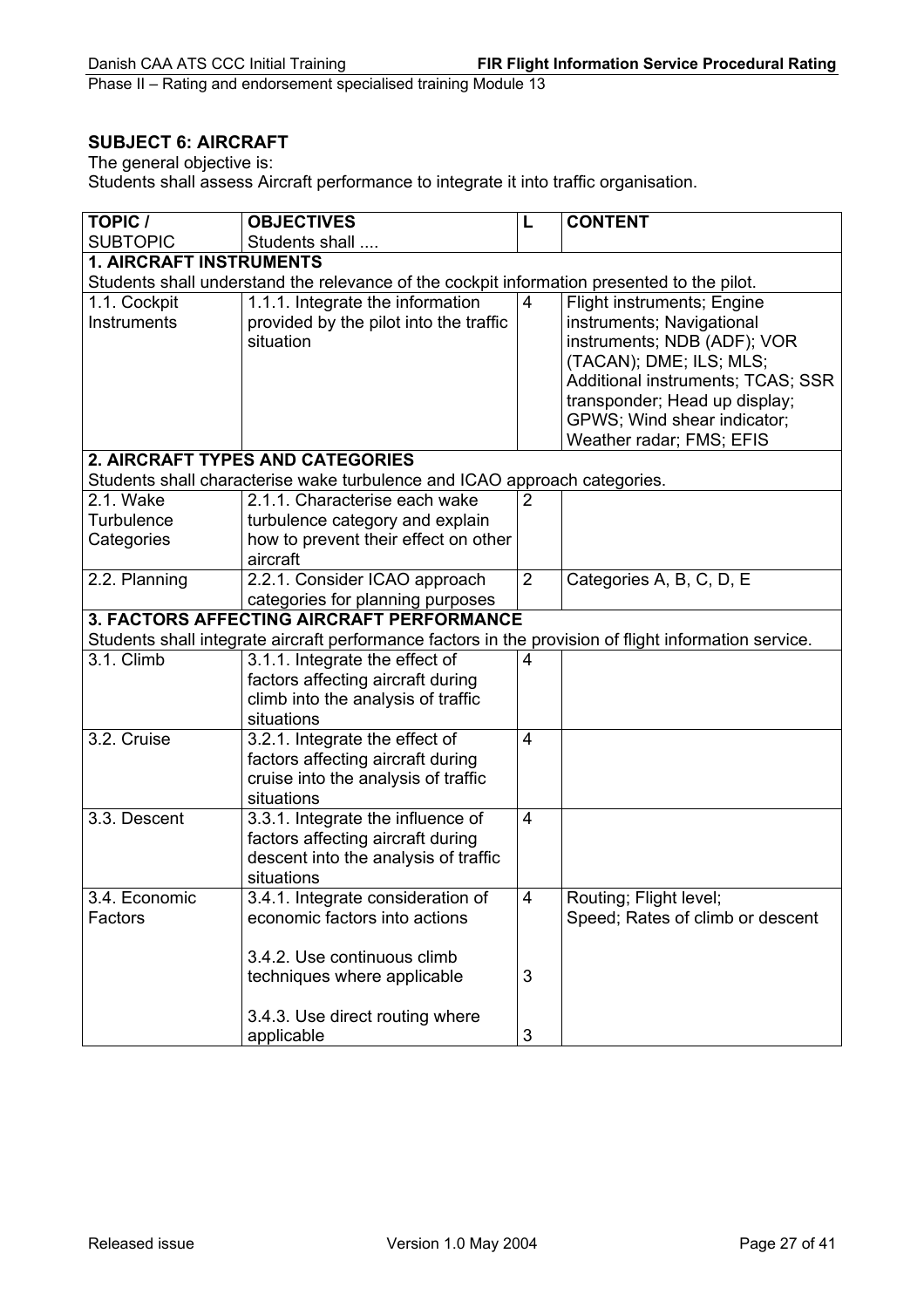| TOPIC /                 | <b>OBJECTIVES</b>                                                                             |                | <b>CONTENT</b>                          |
|-------------------------|-----------------------------------------------------------------------------------------------|----------------|-----------------------------------------|
| <b>SUBTOPIC</b>         | Students shall                                                                                |                |                                         |
| 3.5. Miscellaneous      | 3.5.1. Integrate operational                                                                  | 4              | e.g. Military flying; Calibration       |
| Factors                 | requirements into planning                                                                    |                | flights; Aerial photography             |
|                         |                                                                                               |                |                                         |
|                         | 3.5.2. Explain the effect of antenna 2                                                        |                |                                         |
|                         | shadowing on RTF                                                                              |                |                                         |
|                         | communications                                                                                |                |                                         |
|                         |                                                                                               | 4              |                                         |
|                         | 3.5.3 Integrate factors affecting<br>aircraft into planning                                   |                | Message relays regarding<br>performance |
|                         |                                                                                               |                |                                         |
|                         | 3.5.4. Explain the operation of                                                               | $\overline{2}$ | Radios; (number of) emergency           |
|                         | aircraft additional equipment                                                                 |                | radios; SELCAL                          |
|                         |                                                                                               |                |                                         |
|                         | 3.5.5. Explain the operation of                                                               | $\overline{2}$ | Oxygen masks; Pressurisation;           |
|                         | aircraft additional equipment                                                                 |                | Noise interference                      |
| <b>4. AIRCRAFT DATA</b> |                                                                                               |                |                                         |
| Students shall:         |                                                                                               |                |                                         |
|                         | i. use the standard average performance data for the provision of flight information service; |                |                                         |
|                         | ii. recognise potential or actual emergency situations;                                       |                |                                         |
|                         | iii. apply standard solutions in the case of simple situations.                               |                |                                         |
| 4.1. Performance        | 4.1.1. Integrate the known aircraft                                                           | $\overline{4}$ | e.g. Rate of climb/descent;             |
| Data                    | performance data into information                                                             |                | Cruising speed; Ceiling                 |
|                         | action decisions                                                                              |                |                                         |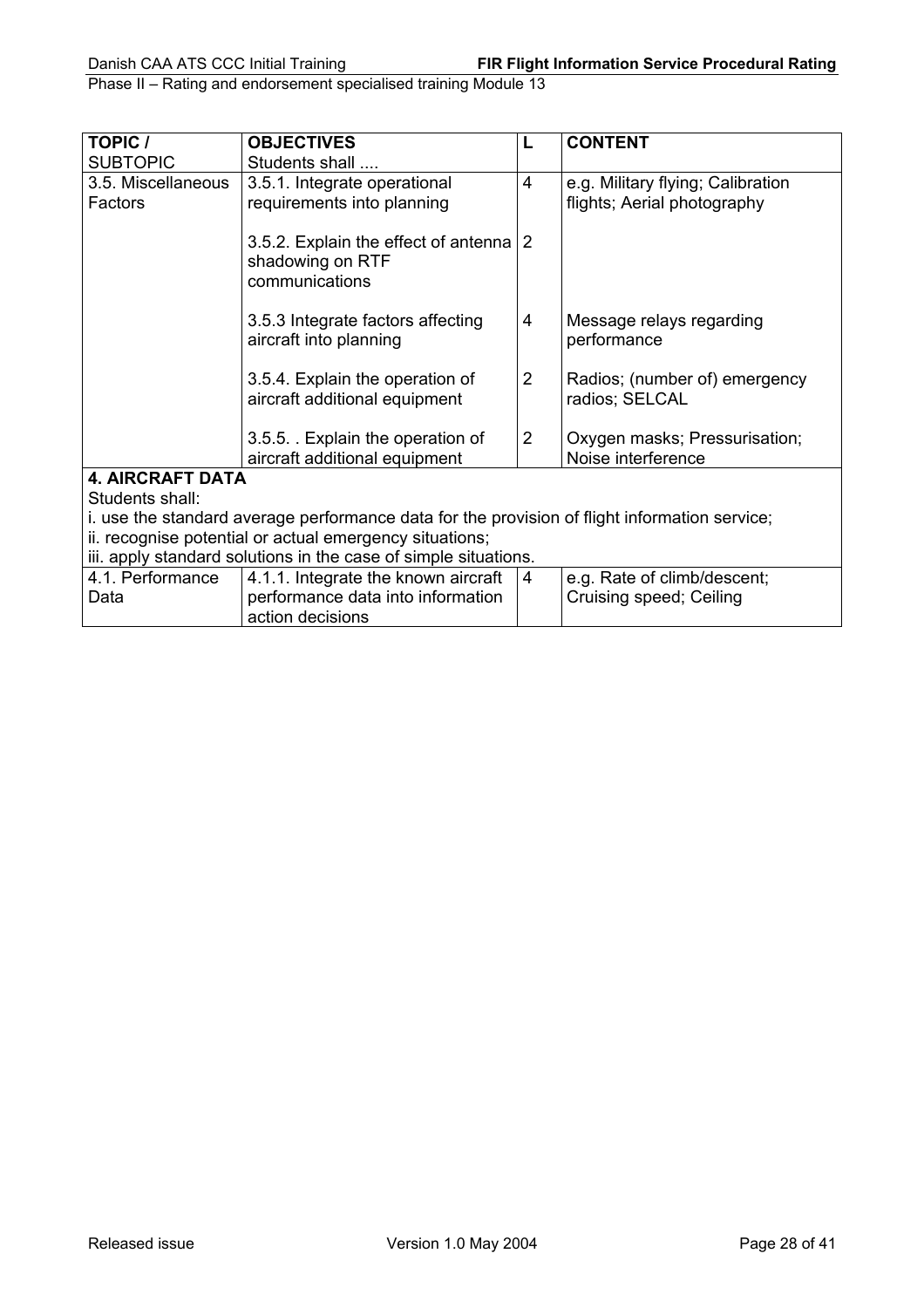### **SUBJECT 7: HUMAN FACTORS**

The general objectives is:

Students shall:

i. recognise the necessity to constantly extend their knowledge;

ii. analyse factors which affect personal and team performance.

| <b>TOPIC /</b>                  | <b>OBJECTIVES</b>                                                                                  | L              | <b>CONTENT</b>                          |
|---------------------------------|----------------------------------------------------------------------------------------------------|----------------|-----------------------------------------|
| <b>SUBTOPIC</b>                 | Students shall                                                                                     |                |                                         |
| <b>1. PSYCHOLOGICAL FACTORS</b> |                                                                                                    |                |                                         |
|                                 | Students shall relate psychological factors to the decision-making process.                        |                |                                         |
| 1.1. Cognitive                  | 1.1.1. Describe the factors which                                                                  | $\overline{2}$ | e.g. Stress; Learning; Knowledge;       |
|                                 | influence decision-making                                                                          |                | Fatigue; Alcohol/drugs; distraction;    |
|                                 |                                                                                                    |                | Interpersonal relations; TRM            |
|                                 |                                                                                                    |                |                                         |
|                                 | 1.1.2. Relate human factors to                                                                     | 4              |                                         |
|                                 | decision-making                                                                                    |                |                                         |
|                                 | 2. MEDICAL AND PHYSIOLOGICAL FACTORS                                                               |                |                                         |
|                                 | Students shall respond to fatigue and lack of personal fitness in the performance of their duties. |                |                                         |
| 2.1. Fatigue                    | 2.1.1. Describe the onset of                                                                       | $\overline{2}$ | e.g. Lack of concentration;             |
|                                 | fatigue                                                                                            |                | Listlessness; Irritability; Frustration |
|                                 |                                                                                                    |                |                                         |
|                                 | 2.1.2. Recognise the onset of                                                                      | 1              |                                         |
|                                 | fatigue in self                                                                                    |                |                                         |
|                                 |                                                                                                    |                |                                         |
|                                 | 2.1.3. Recognise the onset of                                                                      | 1              |                                         |
|                                 | fatigue in others                                                                                  |                |                                         |
|                                 |                                                                                                    |                |                                         |
|                                 | 2.1.4. Respond to indications of                                                                   | 3              |                                         |
| 2.2. Fitness                    | fatigue in an appropriate manner                                                                   |                |                                         |
|                                 | 2.2.1. Recognise signs of lack of                                                                  | $\mathbf{1}$   |                                         |
|                                 | personal fitness                                                                                   |                |                                         |
|                                 | 2.2.2. Describe actions when                                                                       | $\overline{2}$ |                                         |
|                                 | aware of a lack of personal                                                                        |                |                                         |
|                                 | fitness                                                                                            |                |                                         |
|                                 | 3. SOCIAL AND ORGANISATIONAL FACTORS                                                               |                |                                         |
|                                 | Students shall develop teamwork attitudes.                                                         |                |                                         |
| 3.1. Human                      | 3.1.1. Apply social and                                                                            | 3              |                                         |
| <b>Relations</b>                | organisational factors to work                                                                     |                |                                         |
|                                 | with other team members                                                                            |                |                                         |
| 3.2. Team                       | 3.2.1. State the objectives of TRM                                                                 | $\mathbf{1}$   | Suggested reference: 'Guidelines        |
| Resource                        |                                                                                                    |                | for Developing and Implementing         |
| Management                      |                                                                                                    |                | Team Resource Management'               |
| (TRM)                           |                                                                                                    |                |                                         |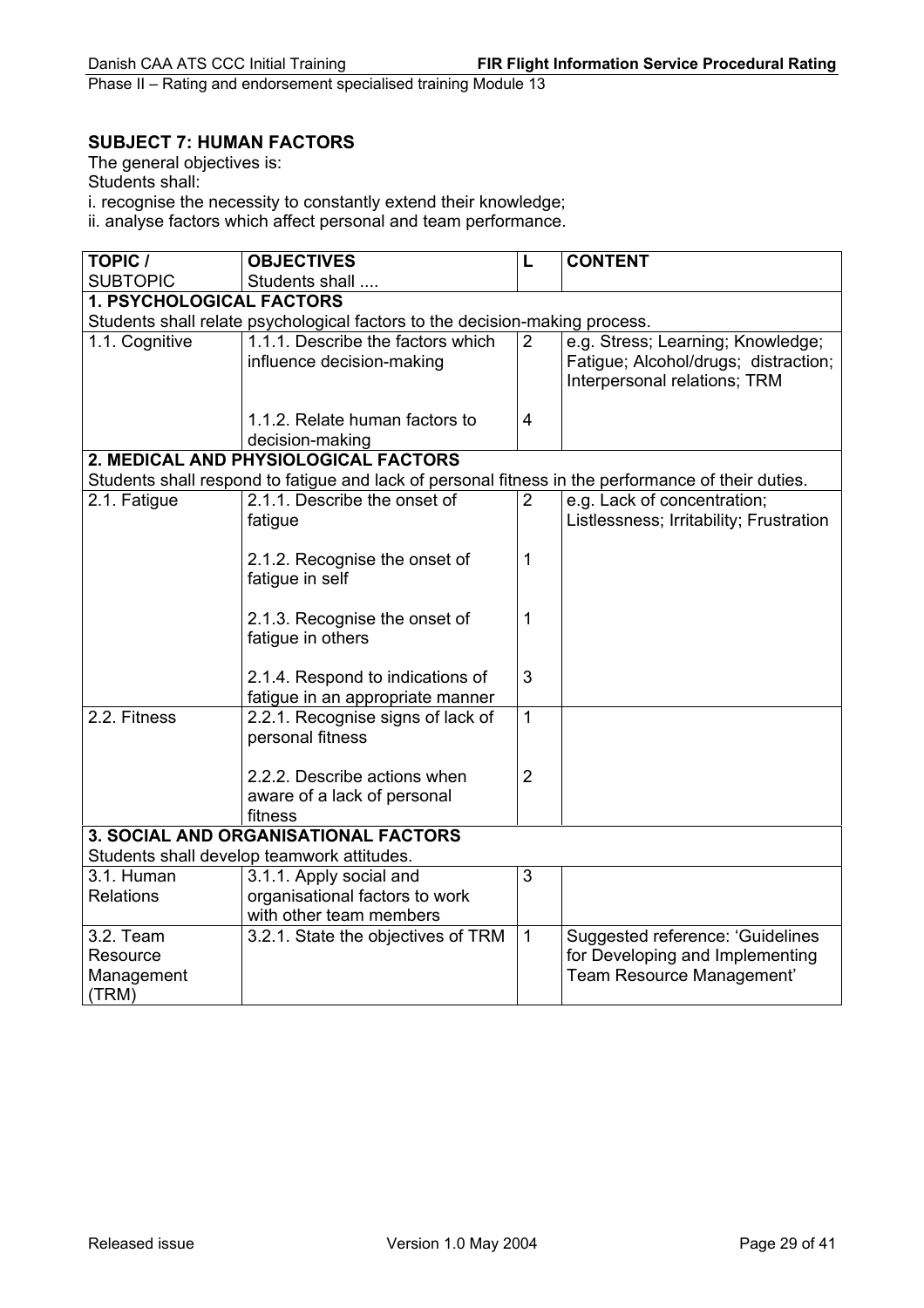| <b>TOPIC /</b>                          | <b>OBJECTIVES</b>                                                                           | L              | <b>CONTENT</b>                                   |
|-----------------------------------------|---------------------------------------------------------------------------------------------|----------------|--------------------------------------------------|
| <b>SUBTOPIC</b>                         | Students shall                                                                              |                |                                                  |
| 3.3. Group                              | 3.3.1. Identify the professional                                                            | 3              |                                                  |
| Dynamics                                | relationships between members                                                               |                |                                                  |
|                                         | of the group                                                                                |                |                                                  |
|                                         |                                                                                             |                |                                                  |
|                                         | 3.3.2. Identify the reasons for                                                             | 3              |                                                  |
|                                         | conflicts                                                                                   |                |                                                  |
|                                         |                                                                                             |                |                                                  |
|                                         | 3.3.3. Describe actions to prevent                                                          | $\overline{2}$ |                                                  |
|                                         | repetitions                                                                                 |                |                                                  |
|                                         |                                                                                             |                |                                                  |
|                                         | 3.3.4. Take account of TRM                                                                  | 2              | <b>TRM</b>                                       |
|                                         | Programmes                                                                                  |                |                                                  |
|                                         |                                                                                             |                |                                                  |
|                                         | 3.3.5. Respond to the application                                                           | 3              | e.g. Role of members; Allocation of              |
|                                         | of TRM techniques                                                                           |                | responsibilities within the team;                |
|                                         |                                                                                             |                | Benefits of having other team                    |
|                                         |                                                                                             |                | members to rely on; Safety                       |
|                                         |                                                                                             |                | aspects; Assistance in abnormal                  |
|                                         |                                                                                             |                | situations                                       |
| <b>4 COMMUNICATION</b>                  |                                                                                             |                |                                                  |
| Students shall:                         |                                                                                             |                |                                                  |
| i. accurately complete written reports; |                                                                                             |                |                                                  |
|                                         | ii. express themselves clearly so as to be understood by other team members and colleagues. |                |                                                  |
| 4.1. Written Work                       | 4.1.1. Record information by                                                                | 3              | e.g. Strips; Reports;                            |
|                                         | writing effectively                                                                         |                | Log-books                                        |
|                                         |                                                                                             |                |                                                  |
|                                         | 4.1.2. Pass information by writing                                                          | 3              |                                                  |
|                                         | effectively                                                                                 |                |                                                  |
| 4.2. Verbal/Non-                        | 4.2.1. Recognise human                                                                      | 1              | e.g. Different languages; Air traffic            |
| verbal                                  | communication theory                                                                        |                | language                                         |
| Communication                           |                                                                                             |                |                                                  |
|                                         | 4.2.2. Characterise the factors                                                             | $\overline{2}$ | e.g. Speed of speech; Frequency;                 |
|                                         | which affect verbal communication                                                           |                | Volume; Background noise                         |
|                                         | 4.2.3. Characterise non-verbal                                                              | $\overline{2}$ |                                                  |
|                                         | communication                                                                               |                | e.g. Body language;<br><b>Facial expressions</b> |
|                                         |                                                                                             |                |                                                  |
|                                         |                                                                                             |                |                                                  |
|                                         |                                                                                             |                |                                                  |
|                                         | 4.2.4. Use language effectively in                                                          | 3              |                                                  |
|                                         | the practice of ATC                                                                         |                |                                                  |
| <b>5. STRESS</b>                        |                                                                                             |                |                                                  |
|                                         | Students shall integrate stress management procedures in the performance of their duties.   |                |                                                  |
| 5.1. Stress                             | 5.1.1. Recognise the effects of                                                             | 1              | Stress and its symptoms in self and              |
| 5.2. Helplessness                       | stress<br>5.2.1. Respond to feelings of                                                     | 3              | in others<br>Normal/abnormal                     |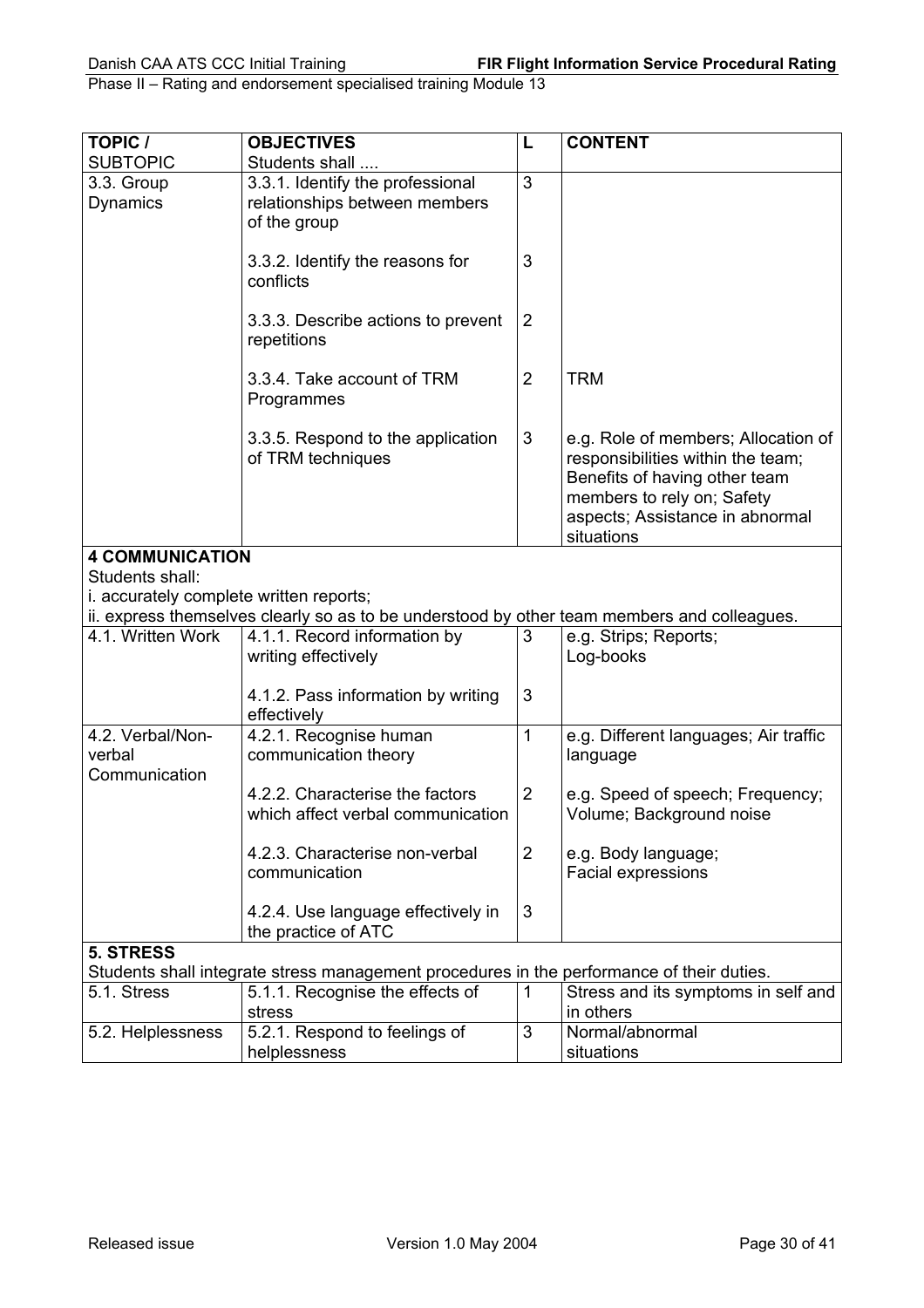| <b>TOPIC /</b>               | <b>OBJECTIVES</b>                                                                         | L              | <b>CONTENT</b>                                                                                    |  |
|------------------------------|-------------------------------------------------------------------------------------------|----------------|---------------------------------------------------------------------------------------------------|--|
| <b>SUBTOPIC</b>              | Students shall                                                                            |                |                                                                                                   |  |
| 5.3. Stress                  | 5.3.1. Act to relieve or minimise                                                         | 3              | The effect of personality in coping                                                               |  |
| Management                   | stress in self and/or others                                                              |                | with stress; The benefits of active<br>Stress management                                          |  |
|                              | 5.3.2. Obtain assistance in<br>stressful situations                                       | 3              | TRM; CISM; The Benefits of<br>offering and accepting help<br>in stress situations                 |  |
|                              | 5.3.3. Recognise the effect of<br>shocking and stressful events                           | $\mathbf{1}$   | Self and others; Abnormal<br>situations; CISM; TRM                                                |  |
|                              | 5.3.4. Consider the benefits of<br><b>Critical Incident Stress</b><br>Management (CISM)   | $\overline{2}$ | <b>CISM</b>                                                                                       |  |
|                              | 5.3.5. Explain the procedures used<br>following an incident/accident                      | $\overline{2}$ | CISM; National/Local Procedures<br>and/or Regulations; Counselling;<br>Human Element              |  |
| <b>6. HUMAN ERROR</b>        |                                                                                           |                |                                                                                                   |  |
|                              | Students shall be able to discuss the concept of human error.                             |                |                                                                                                   |  |
| 6.1. Human Error             | 6.1.1. Explain the relationship<br>between error and safety                               | $\overline{2}$ | Number and Combination of errors;<br>Pro-active versus reactive<br>approach to discovery of error |  |
|                              | 6.1.2. State the different types of<br>error                                              | 1              | Slips; Lapses;<br>Mistakes; Violations                                                            |  |
|                              | 6.1.3. Differentiate between errors<br>and violations                                     | 2              |                                                                                                   |  |
|                              | 6.1.4. Describe errorprone<br>conditions                                                  | $\overline{2}$ |                                                                                                   |  |
| 7. WORKING METHODS           |                                                                                           |                |                                                                                                   |  |
|                              | Students shall discuss the effect of human factors consideration on efficiency.           |                |                                                                                                   |  |
| 7.1. Efficiency              | 7.1.1. Consider, from a human                                                             | $\overline{2}$ | Own workload; Adjacent sector                                                                     |  |
|                              | factors point of view, the factors                                                        |                | workload; OJT;                                                                                    |  |
|                              | affecting efficiency in the provision                                                     |                | Customer requirements;                                                                            |  |
|                              | of ATC                                                                                    |                | Economy; Ecology; Safety                                                                          |  |
| <b>8. WORKING KNOWLEDGE</b>  |                                                                                           |                |                                                                                                   |  |
|                              | Students shall explain the importance of maintaining and updating professional knowledge. | 3              |                                                                                                   |  |
| 8.1. Controller<br>Knowledge | 8.1.1. Maintain and update                                                                |                | e.g. Briefing; LOAs; NOTAM; AICs;<br>Reports of accident/incident;                                |  |
|                              | professional knowledge to retain<br>competence in the operational                         |                | <b>VOLMET; ATIS; SIGMET</b>                                                                       |  |
|                              | environment                                                                               |                |                                                                                                   |  |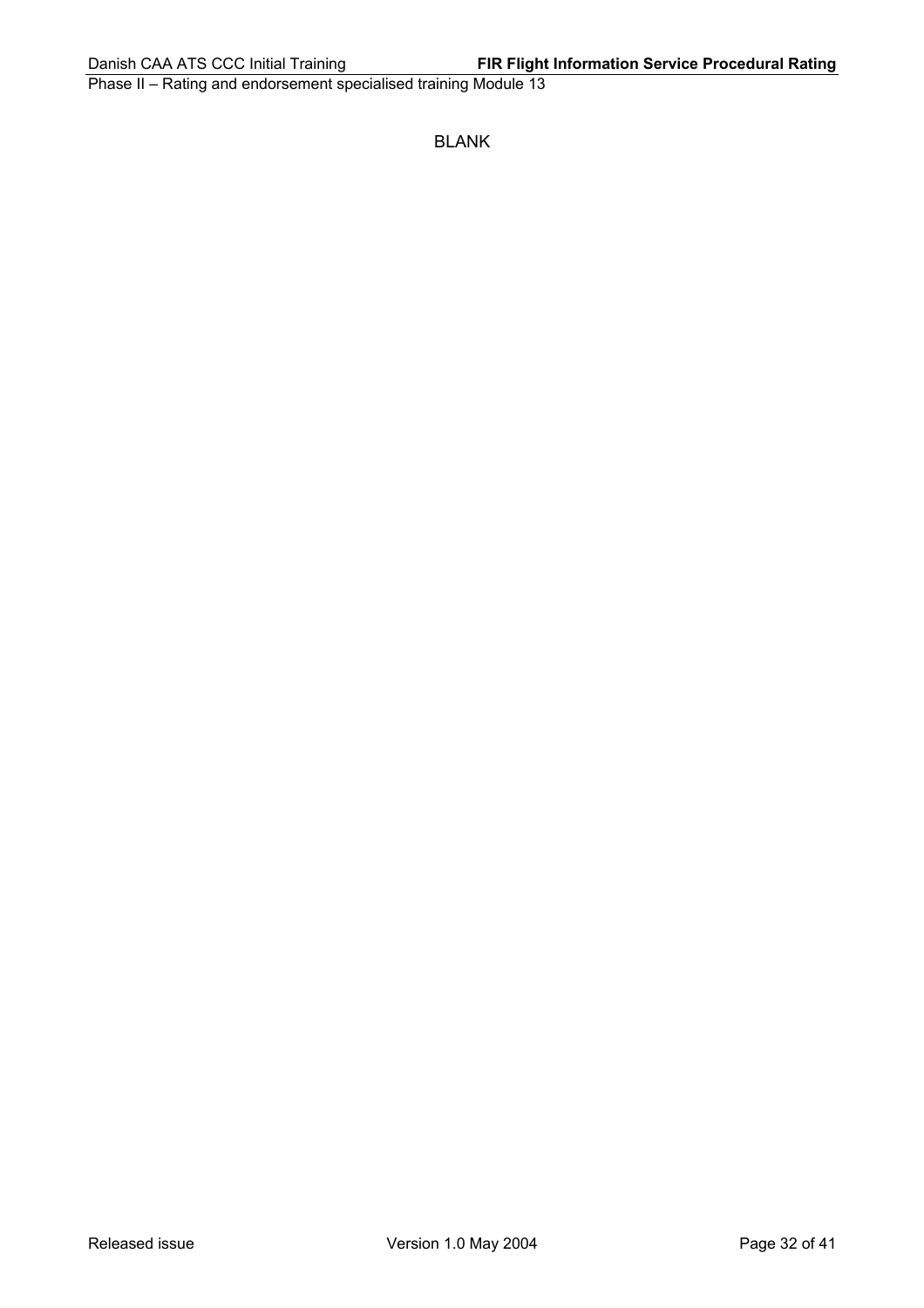### **SUBJECT 8: EQUIPMENT AND SYSTEMS**

The general objective is:

Students shall:

i. demonstrate knowledge and understanding of the basic working principles of Equipment that is in general use in ATS;

ii. select and operate the appropriate Equipment in order to provide a safe and efficient ATS service in a simulated environment.

| TOPIC /                    | <b>OBJECTIVES</b>                                                                             | L              | <b>CONTENT</b>                                                       |
|----------------------------|-----------------------------------------------------------------------------------------------|----------------|----------------------------------------------------------------------|
| <b>SUBTOPIC</b>            |                                                                                               |                |                                                                      |
|                            | Students shall                                                                                |                |                                                                      |
| 1. GENERAL                 |                                                                                               |                |                                                                      |
|                            | Students shall be familiar with typical equipment to be found in a flight information service |                |                                                                      |
| environment.               |                                                                                               |                |                                                                      |
| 1.1. ATS<br>Equipment      | 1.1.1. Maintain the technical<br>integrity of the operational                                 | 3              | Notification procedures;<br>Responsibilities                         |
|                            | position                                                                                      |                |                                                                      |
|                            | 1.1.2. Operate the various items of                                                           | $\mathbf{3}$   | Electronic displays; Flight progress                                 |
|                            | equipment in the simulator                                                                    |                | board (strip display); Meaning of<br>colours                         |
|                            |                                                                                               |                |                                                                      |
|                            | 1.1.3. Operate all available                                                                  | 3              |                                                                      |
|                            | equipment in abnormal situations                                                              | $\overline{2}$ |                                                                      |
| 1.2. Operator<br>Knowledge | 1.2.1. Explain the importance of<br>maintaining professional                                  |                |                                                                      |
|                            | knowledge                                                                                     |                |                                                                      |
|                            |                                                                                               |                |                                                                      |
|                            | 1.2.2. List the available means to<br>maintain professional knowledge                         | 1              | e.g. Briefing; Seminars; Courses;<br>Workshops; Technical journals;  |
|                            |                                                                                               |                | Aviation journals; Familiarisation                                   |
|                            |                                                                                               |                | flights                                                              |
| 2. RADIO                   |                                                                                               |                |                                                                      |
|                            | Students shall correctly operate the radio and Direction Finding equipment.                   |                |                                                                      |
| 2.1. Radio Theory          | 2.1.1. Consider radio range                                                                   | $\overline{2}$ | Transfer to another frequency;<br>Apparent radio failure; Failure to |
|                            |                                                                                               |                | get radio contact                                                    |
| 2.2. Radio                 | 2.2.1. Operate two-way                                                                        | 3              | Equipment; Procedures; Frequency                                     |
| Communications             | communication                                                                                 |                | selection; All available equipment                                   |
|                            |                                                                                               |                | in abnormal situations                                               |
|                            | 2.2.2. Check for indications of                                                               | 3              | Indicator lights; Serviceability                                     |
|                            | correct operation of radio                                                                    |                | displays; Selector/frequency                                         |
|                            | equipment                                                                                     |                | <b>Displays</b>                                                      |
|                            | 2.2.3 Check for faulty operation of                                                           | $\mathfrak{S}$ | <b>Indicator lights Serviceability</b>                               |
|                            | radio equipment                                                                               |                | displays; Selector/frequency<br><b>Displays</b>                      |
|                            | 2.2.4 Initiate corrective action                                                              | 3              | In accordance with local                                             |
|                            | when faulty operation is detected                                                             |                | instructions and procedures                                          |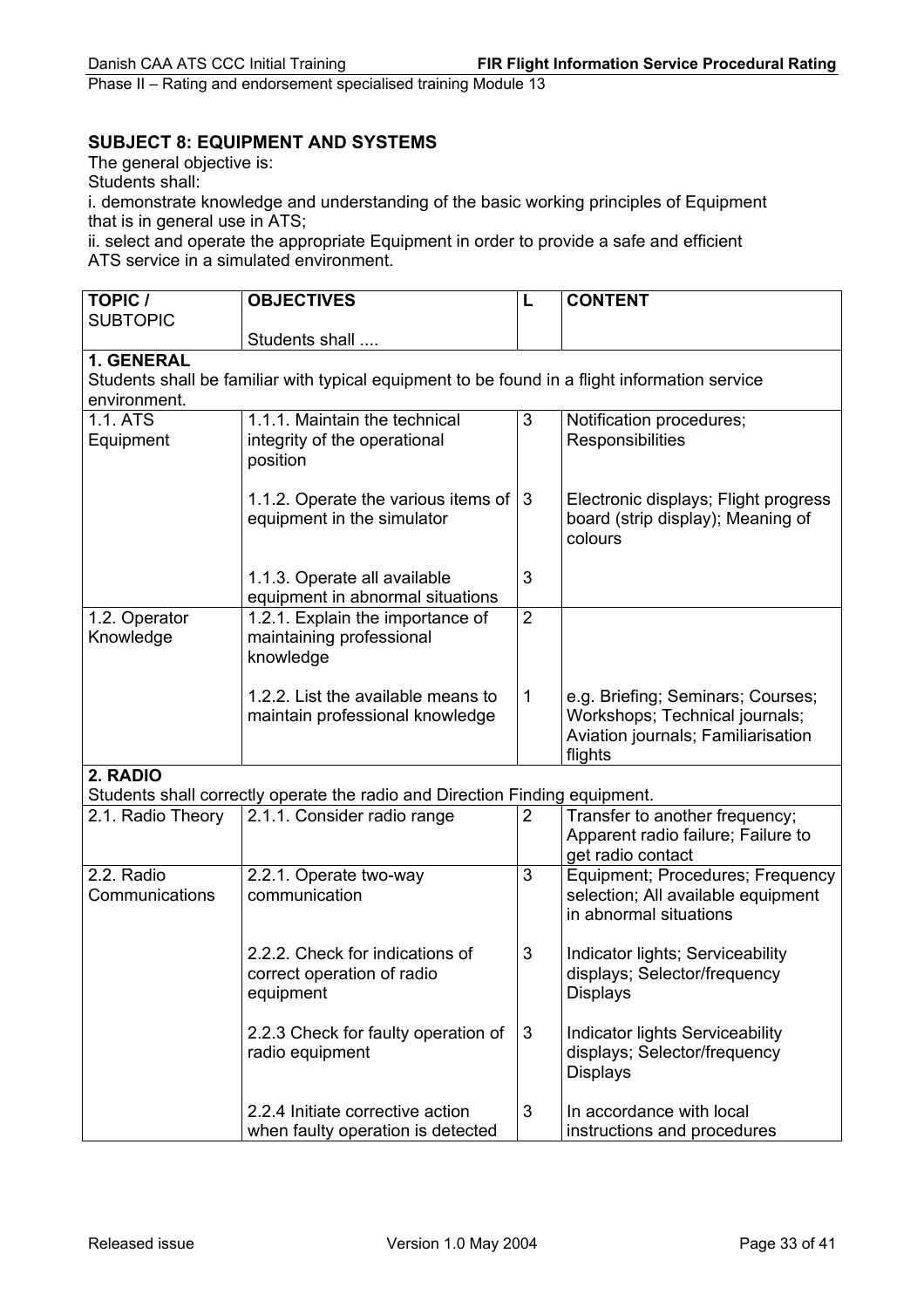| TOPIC /                              | <b>OBJECTIVES</b>                                                 | L                       | <b>CONTENT</b>                 |
|--------------------------------------|-------------------------------------------------------------------|-------------------------|--------------------------------|
| <b>SUBTOPIC</b>                      |                                                                   |                         |                                |
|                                      | Students shall<br>2.3.1. Measure and decode                       |                         |                                |
| 2.3. Direction                       |                                                                   | 3                       | e.g. ADF/UDF/VDF;              |
| Finding                              | Direction Finding information                                     |                         | QDM; QDR; QTE                  |
|                                      |                                                                   | 3                       |                                |
|                                      | 2.3.2. Use Direction Finding                                      |                         | ADF/UDF/VDF                    |
|                                      | information to assist in managing a                               |                         |                                |
|                                      | safe orderly and expeditious flow<br>of traffic                   |                         |                                |
| <b>3. OTHER VOICE COMMUNICATIONS</b> |                                                                   |                         |                                |
|                                      | Students shall operate the communication equipment.               |                         |                                |
| 3.1. ATS                             | 3.1.1. Use telephone, interphone                                  | 3                       | In accordance with local       |
| Communications                       | and intercom                                                      |                         | instructions and procedures    |
| <b>4. FUTURE EQUIPMENT</b>           |                                                                   |                         |                                |
|                                      | Students shall be aware of known future developments.             |                         |                                |
| 4.1. Known New                       | 4.1.1. Be aware of future                                         | $\mathbf 0$             | e.g. Voice recognition; Mode S |
| Developments                         | developments                                                      |                         |                                |
| <b>5. AUTOMATION IN ATS</b>          |                                                                   |                         |                                |
|                                      | Students shall decode/encode automated data.                      |                         |                                |
| 5.1. Aeronautical                    | 5.1.1. Identify and decode the                                    | 3                       | Aircraft movement messages;    |
| <b>Fixed Telecom-</b>                | information disseminated through                                  |                         | NOTAM:                         |
| munications                          | <b>AFTN</b>                                                       |                         | SNOWTAM; BIRDTAM               |
| Network (AFTN)                       |                                                                   |                         |                                |
| 5.2. On-Line Data                    | 5.2.1. Operate electronic data                                    | 3                       |                                |
| Interchange (OLDI)                   | transfer equipment                                                |                         |                                |
| <b>6. OPERATIONAL POSITIONS</b>      |                                                                   |                         |                                |
|                                      | Students shall identify, interpret and operate the equipment.     |                         |                                |
| 6.1. General                         | 6.1.2. Use equipment in a FFP                                     | 3                       |                                |
|                                      | operational position                                              |                         |                                |
| 6.2. Information                     | 6.2.1. Check availability of                                      | $\overline{3}$          |                                |
| <b>Systems</b>                       | information material                                              |                         |                                |
| 6.3. Flight Data                     | 6.3.1. Integrate the flight data                                  | $\overline{\mathbf{4}}$ | Working principles; Duties;    |
| Systems                              | displays at operational positions                                 |                         | Equipment in use               |
| <b>7. SYSTEMS LIMITATIONS</b>        |                                                                   |                         |                                |
|                                      | Students shall understand the significance of system limitations. |                         |                                |
| 7.1. System and                      | 7.1.1. Take account of the                                        | $\overline{2}$          |                                |
| Equipment                            | limitations of systems and                                        |                         |                                |
| Limitations                          | equipment                                                         |                         |                                |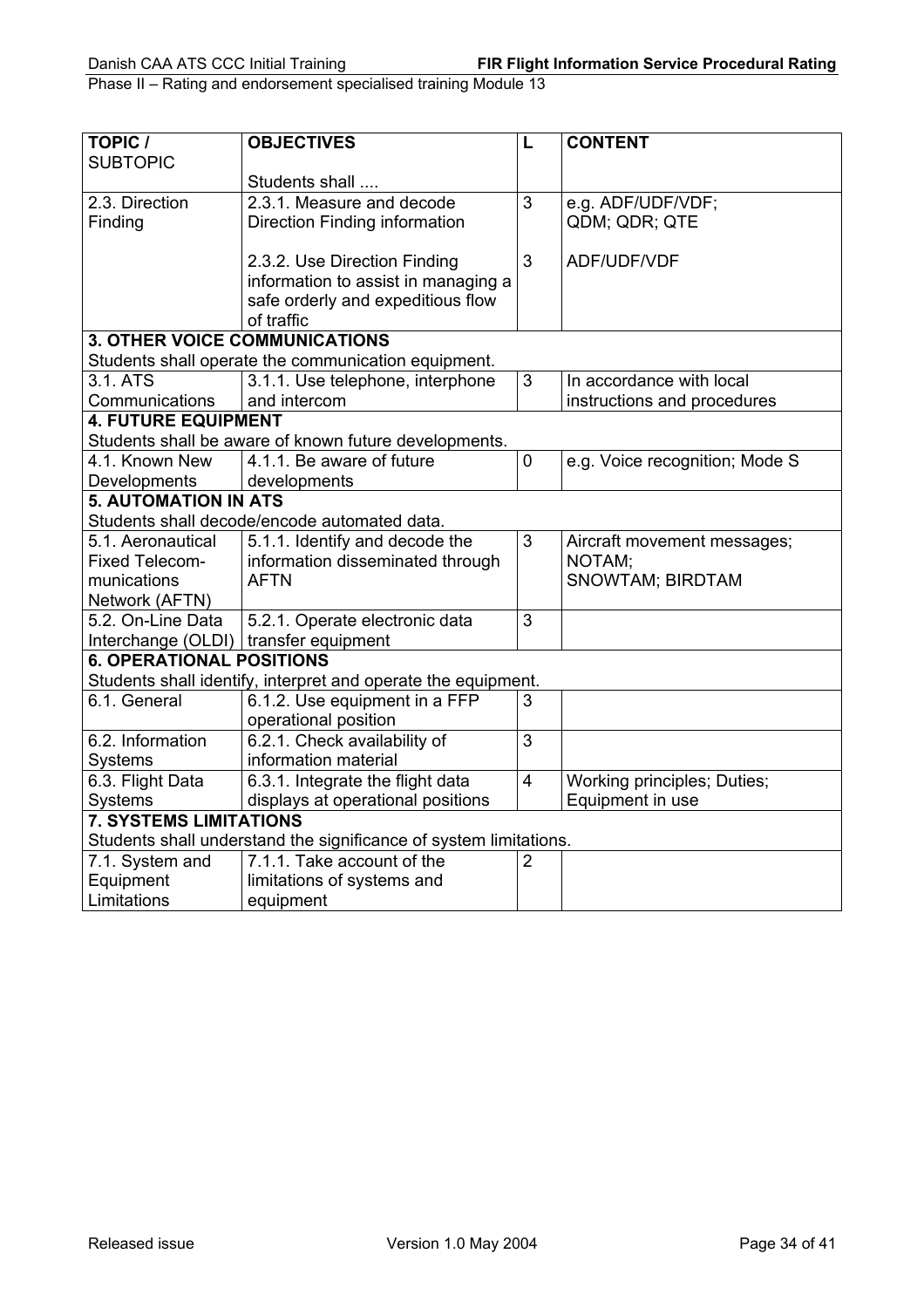#### **SUBJECT 9: PROFESSIONAL ENVIRONMENT**

The general objective is:

Students shall identify the need for close co-operation with other agencies.

| TOPIC /                                                                                 | <b>OBJECTIVES</b>                      |                | <b>CONTENT</b>                      |  |  |
|-----------------------------------------------------------------------------------------|----------------------------------------|----------------|-------------------------------------|--|--|
| <b>SUBTOPIC</b>                                                                         | Students shall                         |                |                                     |  |  |
| <b>1. STUDY VISITS</b>                                                                  |                                        |                |                                     |  |  |
| When available, students shall participate in programmes to enhance their knowledge and |                                        |                |                                     |  |  |
| understanding of ATS.                                                                   |                                        |                |                                     |  |  |
| 1.1. Flight                                                                             | 1.1.1. Participate in familiarisation  | 3              |                                     |  |  |
| Familiarisation                                                                         | flight programmes                      |                |                                     |  |  |
|                                                                                         |                                        |                |                                     |  |  |
|                                                                                         | 1.1.2. Participate in flight simulator | 3              |                                     |  |  |
|                                                                                         | programmes                             |                |                                     |  |  |
| 1.2. Other Units                                                                        | 1.2.1. Characterise civil and          | $\overline{2}$ | Preferably by study visits to TWR;  |  |  |
|                                                                                         | military facilities                    |                | APP; ACC; AIS; RCC; Air Defence     |  |  |
|                                                                                         |                                        |                | <b>Units</b>                        |  |  |
| 1.3. Customer                                                                           | 1.3.1. Identify the role of ATS as a   | 3              |                                     |  |  |
| <b>Relations</b>                                                                        | service provider                       |                |                                     |  |  |
|                                                                                         |                                        |                |                                     |  |  |
|                                                                                         | 1.3.2. Characterise the                | 2              | e.g. Civil and military operators;  |  |  |
|                                                                                         | requirements of the users              |                | <b>Business users; Recreational</b> |  |  |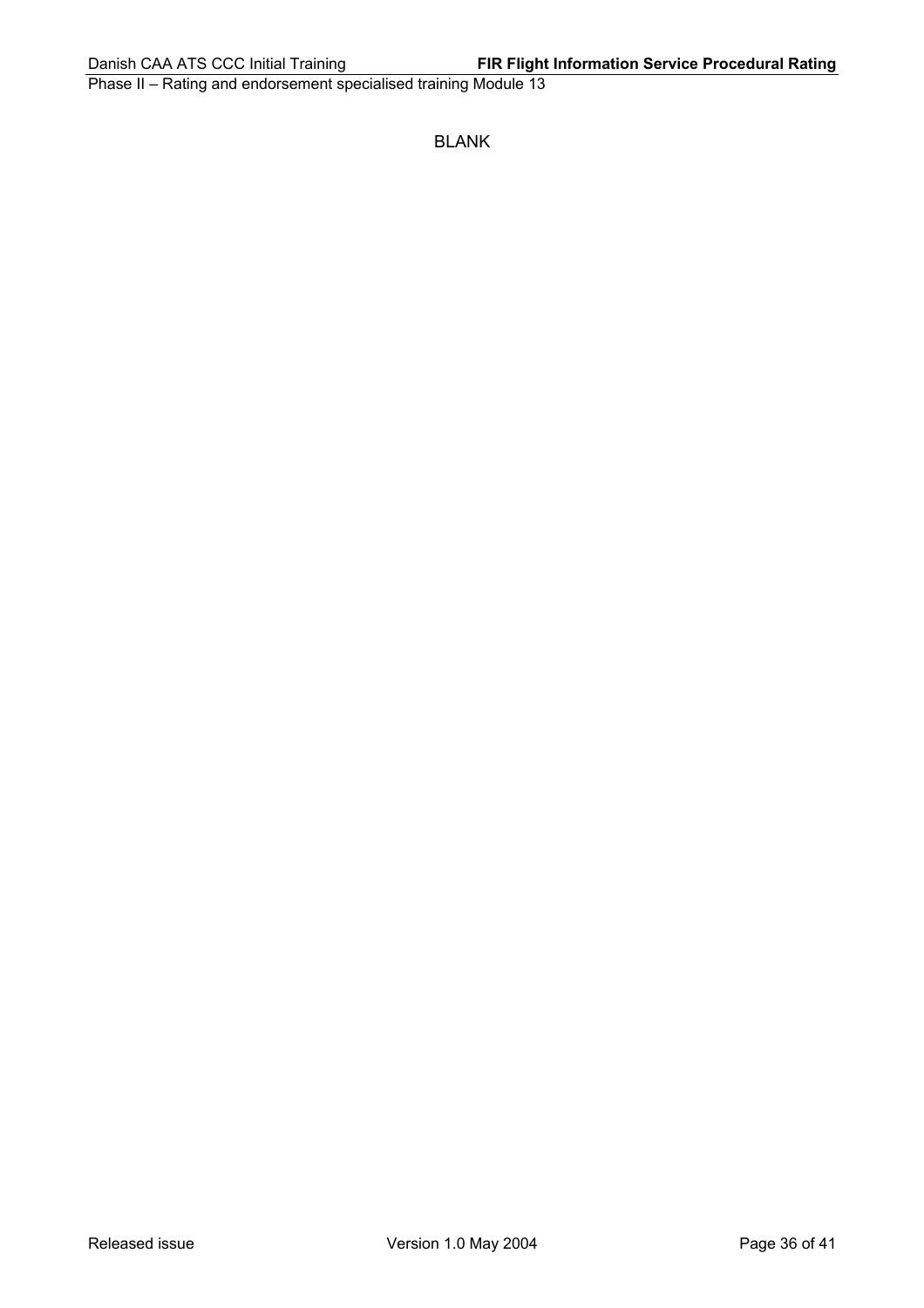### **SUBJECT 10: UNUSUAL/EMERGENCY SITUATIONS**

The general objective is:

Students shall appreciate the actions required in Unusual/Emergency situations.

| TOPIC /            | <b>OBJECTIVES</b>                                                                                                                 | L              | <b>CONTENT</b>                                                                                                                                                                                                                            |
|--------------------|-----------------------------------------------------------------------------------------------------------------------------------|----------------|-------------------------------------------------------------------------------------------------------------------------------------------------------------------------------------------------------------------------------------------|
| <b>SUBTOPIC</b>    |                                                                                                                                   |                |                                                                                                                                                                                                                                           |
|                    | Students shall                                                                                                                    |                |                                                                                                                                                                                                                                           |
| 1. GENERAL         |                                                                                                                                   |                |                                                                                                                                                                                                                                           |
| 1.1. General       | 1.1.1. List unusual situations                                                                                                    | $\mathbf{1}$   | e.g. Engine failure; Hydraulic<br>failure; Fire on board; Lack of fuel;<br>Bird strike; CASEVAC flight; Hijack;<br>Weather avoidance; Unknown<br>traffic conflict; Radio failure;<br>Transponder failure; Weather/<br>technical diversion |
|                    | 1.1.2. Apply the recommended<br>procedures for given unusual<br>situations                                                        | 3              |                                                                                                                                                                                                                                           |
| 1.2. Radio Failure | 1.2.1. Apply procedures when an<br>operator experiences complete or<br>partial failure of ground radio<br>communication equipment | 3              |                                                                                                                                                                                                                                           |
|                    | 1.2.2. Explain the procedures to<br>be followed when a pilot<br>experiences complete or partial<br>radio failure                  | $\overline{2}$ | e.g. Civil; Military; Special national<br>procedures                                                                                                                                                                                      |
|                    | 1.2.3. Explain the procedures to<br>be followed when a military aircraft<br>experiences complete or partial<br>radio failure      | $\overline{2}$ |                                                                                                                                                                                                                                           |
| 1.3. Diversions    | 1.3.1. Provide flight information to<br>diverting aircraft                                                                        | $\overline{4}$ | Nearest most suitable aerodrome;<br>Aerodrome Information                                                                                                                                                                                 |
|                    | 1.3.2. Provide navigational<br>assistance to diverting aircraft                                                                   | 4              | Track/heading; Distance; Other<br>navigational assistance                                                                                                                                                                                 |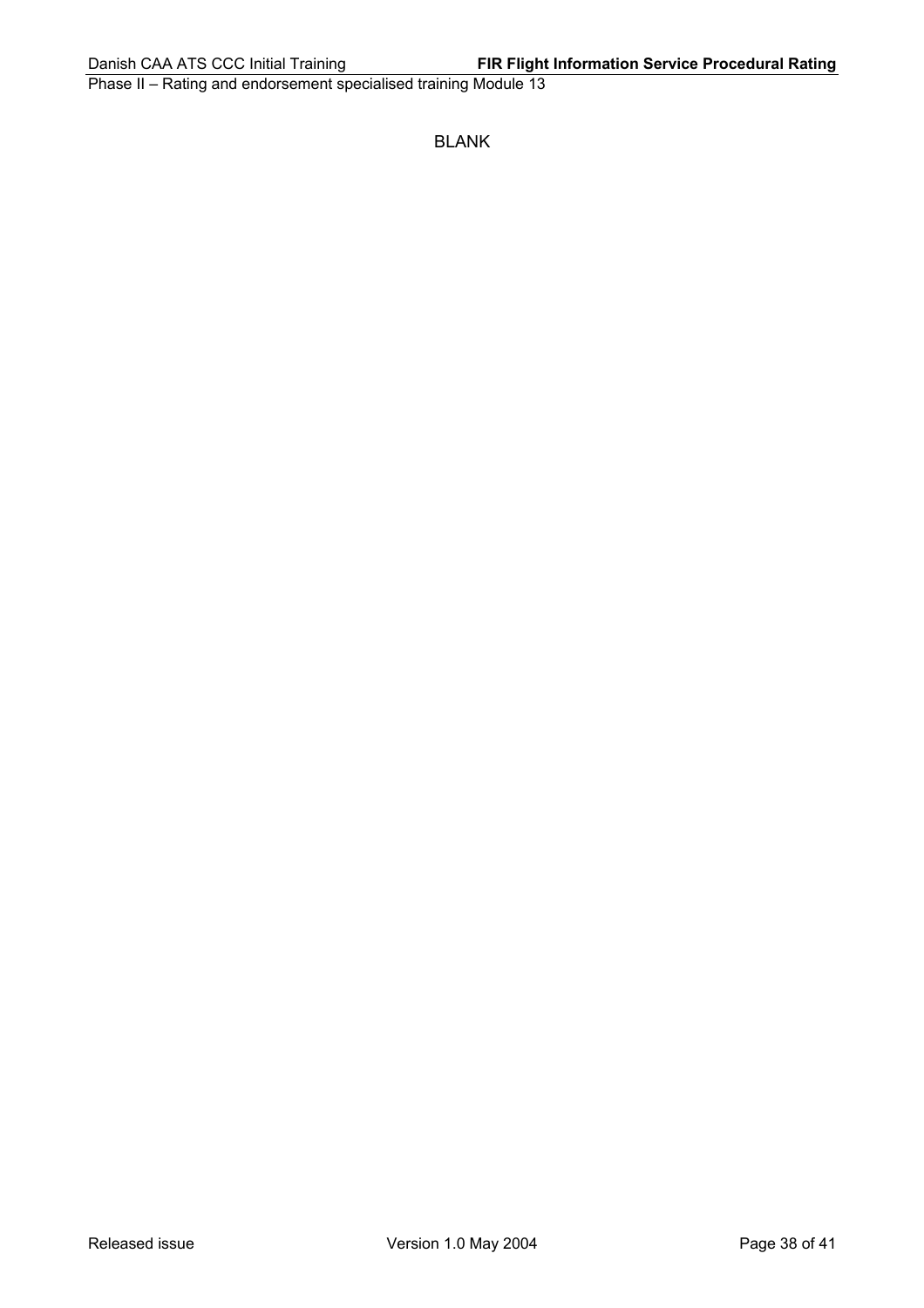#### **SUBJECT 11: DEGRADED SYSTEMS CAPABILITY**

Not applicable in this Module 'FIR Flight Information Service Procedural'